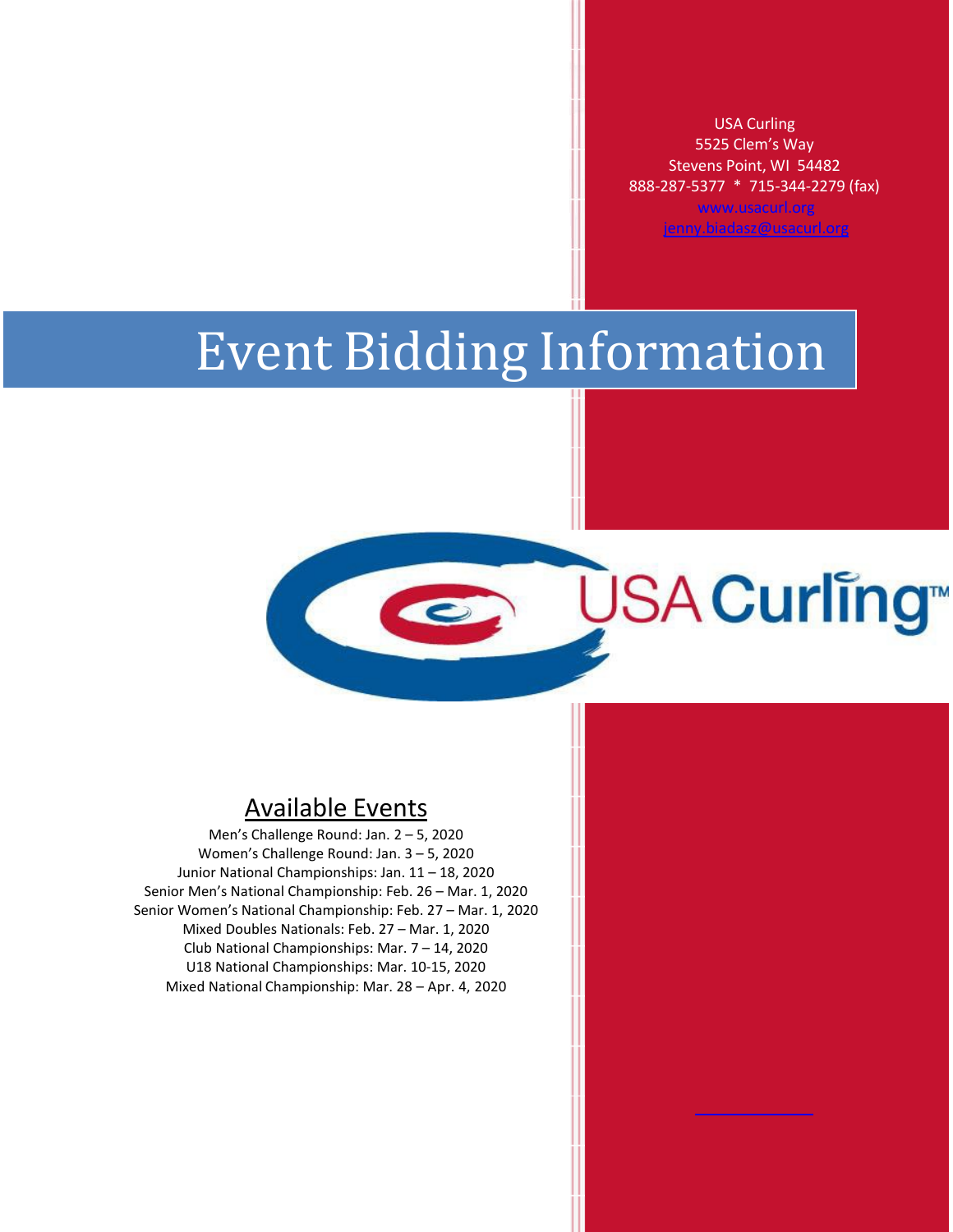#### **Championship Event Hosting Information**

Thank you for your interest in hosting a USA Curling Championship event. Clubs that host play an important role in the qualifying that determines USA's National Champions, and in turn our country's Olympic and World Teams as well. Curling clubs and their members play an integral role in these events from the local to national levels.

Below is a listing of USA Curling events and an outline of specific event-related details. This information has been gathered to help you better determine your interest in submitting a bid for an event, and to answer some of the more common questions you may have regarding the requirements/responsibilities of an event host—as well as what USA Curling provides. Also included in this overview is a table summarizing the information outlined below, to serve as a reference tool in helping you to quickly locate specific event details.

Hosting a USA Curling Championship Event can also be a very rewarding experience for clubs. Therefore, we have included some information on the benefits you stand to gain through the hosting of these events.

**Please read through this information carefully. After review, if you have further questions, please contact USA Curling at 888-287-5377 or [jenny.biadasz@usacurl.org.](mailto:jenny.biadasz@usacurl.org) If you are interested in submitting a bid for one of the events outlined below, please complete our [online bid form.](https://usacurling.wufoo.com/forms/z1b19bfx0zmqhbc/)**

#### **Men's Challenge Round** (No-Frills Event)

The Men's Challenge Round serves as the only playdown event qualifying teams to the Men's National Championship. Six teams will advance from this triple-knockout format event, which is anticipated to draw from 24 to 32 teams (exact number depends upon how many teams enter, as there will not be regional playdowns in advance of the Challenge Round as there had been previously).

Minimum Sheet Requirement: 4 Sheets

Number of Participants: Anticipate 24 to 32 (see above)

Event duration: 1-3 days ice prep (dependent upon pre-competition ice conditions), 1 day of practice (typically the last prep day, or part of the opening competition day), and 5 days of competition Facility Seating Requirements: 250+

Number of Hotel Rooms Suggested: Up to 70 rooms per night to start; may decrease as teams lose out.

#### **Women's Challenge Round** (No-Frills Event)

The Women's Challenge Round is a competition comprised of at least seven (7) teams, and determines which teams will advance to the Women's Nationals. If six (6) or less teams enter, then all teams advance to the Nationals and the Women's Challenge Round is cancelled.

Minimum Sheet Requirement: 3 Sheets

Number of Participants: At least seven (7) teams (28 to 35 competitors plus coaches) Event duration: Varies with number of competing teams. Typically 1-2 days ice prep, 1 practice day (typically the last prep day or first competition day), and 3-4 days of competition. Facility Seating Requirements: 200 to 400 Number of Hotel Rooms Suggested: Varies with number of competing teams, from 15 rooms per night

to about 25.

#### **Junior Nationals- Men's & Women's**

The Men's & Women's Junior Nationals is a competition comprised of ten (8) junior men's and ten (8) junior women's teams advancing from regional qualifiers. The winning men's and women's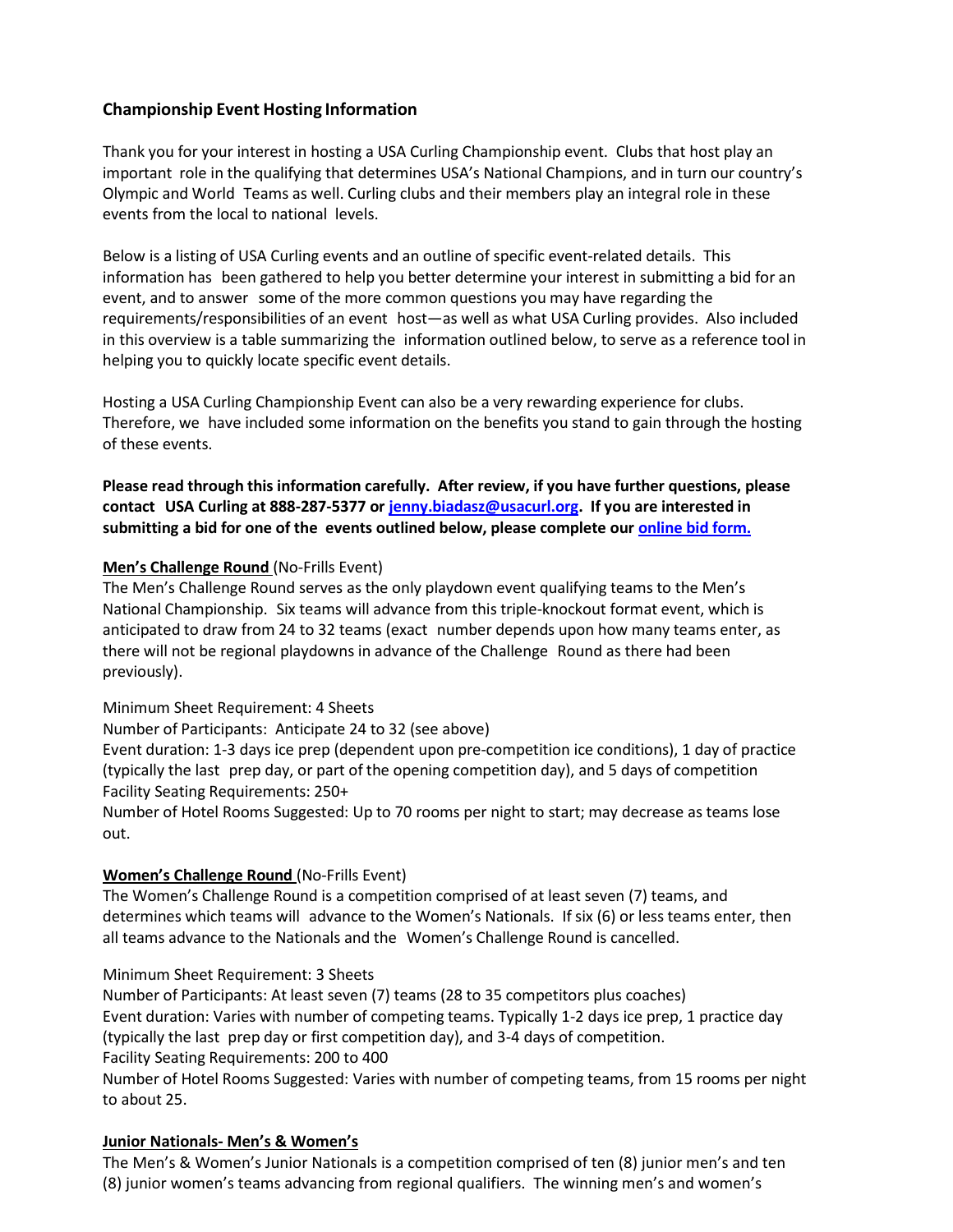teams will advance to Worlds.

#### Minimum Sheet Requirement: 4 Sheets

Number of Participants: Ten (8) Junior Men's & Ten (8) Junior Women's Teams

Event duration: 1-4 days ice prep (dependent upon pre-championships ice conditions), 1 day of practice (typically the last prep day, or part of the opening competition day), 8 days of competition (See appendix for sample 4-sheet and 5-sheet draws).

Facility Seating Requirements: 250 to 750 (additional temporary seating may be desired for playoff rounds)

Number of Hotel Rooms Suggested: 100 rooms per night during competition days.

#### **Mixed Doubles Nationals (No-Frills Event)**

The Mixed Doubles is a competition comprised of 12 (twelve) teams. The teams are made up of one male and one female athlete. The 2019 winning team will advance to the 2018 Mixed Doubles World Championship.

Minimum Sheet Requirement: 4 Sheets

Number of Participants: Varies

Event duration: 1-3 days ice prep (dependent upon pre-championships ice conditions), 1 day of practice (typically the last prep day, or part of the opening competition day), 5 days of competition (See appendix for sample 4-sheet and 5-sheet draws).

Facility Seating Requirements: 150 to 450

Number of Hotel Rooms Suggested: 50 per night during competition days.

### **Mixed Doubles Qualification Event** (No-Frills Event)

The Mixed Doubles Qualification event serves as the only playdown event qualifying teams to the Mixed Doubles National Championship. Six teams will advance from this event, which is anticipated to draw from 24 to 32 teams (exact number depends upon how many teams enter), to the 2019 Mixed Doubles National Championship.

Minimum Sheet Requirement: 4 Sheets

Number of Participants: Anticipate 24 to 32 (see above)

Event duration: 1-3 days ice prep (dependent upon pre-competition ice conditions), 1 day of practice (typically the last prep day, or part of the opening competition day), and 5 days of competition

Facility Seating Requirements: 250+

Number of Hotel Rooms Suggested: Up to 70 rooms per night to start; may decrease as teams lose out.

#### **Club Nationals- Men's & Women's**

The Men's & Women's Club Nationals is a competition comprised of ten (10) men's and ten (10) women's teams advancing from regional qualifiers. In Club Nationals, all four members of competing teams must be dues-paying, league-playing members from the same curling club. This event does not lead to Worlds.

Minimum Sheet Requirement: 4 Sheets

Number of Participants: Ten (10) Men's & Ten (10) Women's Teams Event duration: 1-3 days ice prep (dependent upon pre-championships ice conditions), 1 day of practice (typically the last prep day, or part of the opening competition day), 8 days of competition (See appendix for sample 4-sheet and 5-sheet draws).

Facility Seating Requirements: Minimum of 250 permanent or temporary seats (at least for the finals;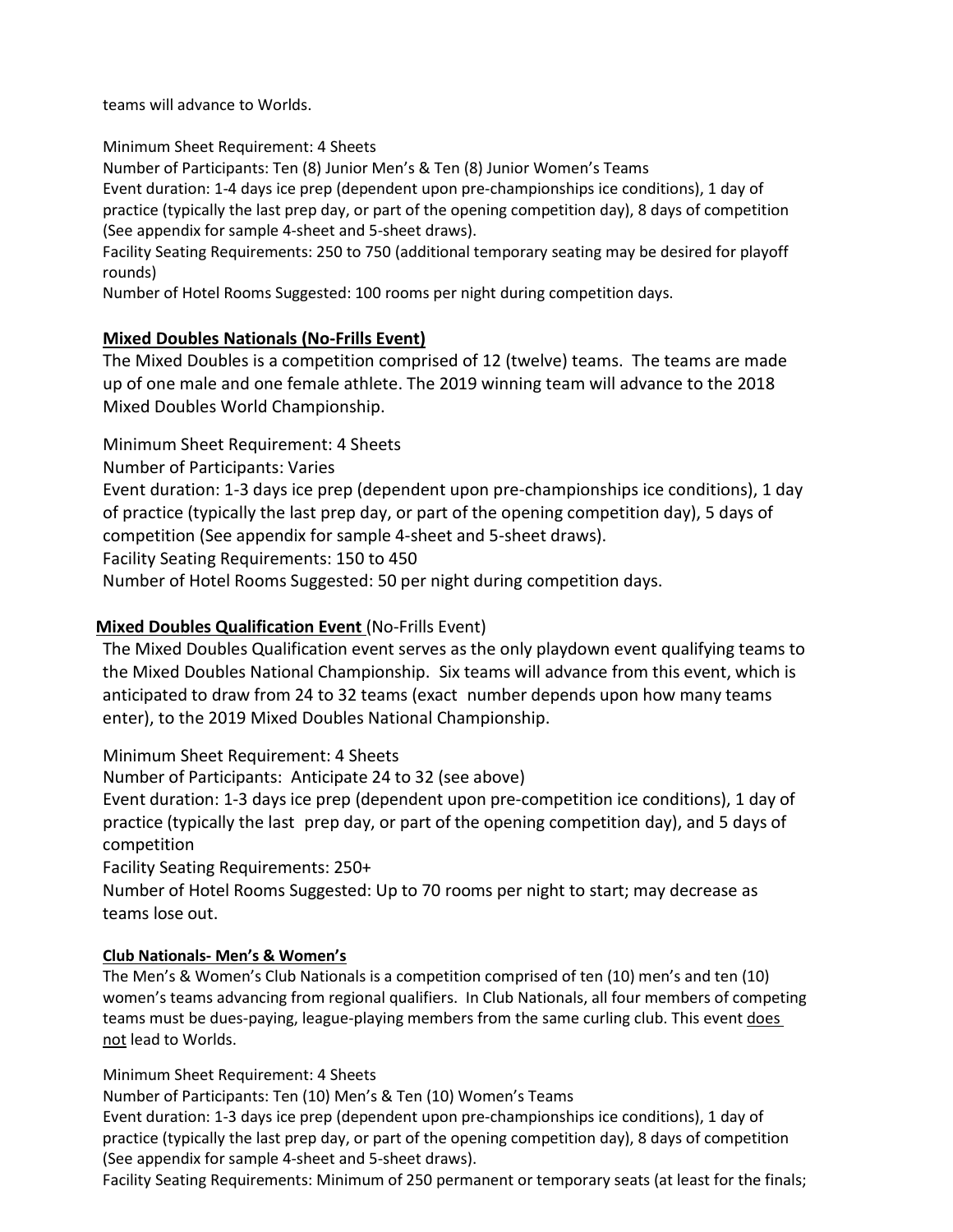a lower number may be acceptable in preliminary rounds) Number of Hotel Rooms Suggested: 50 rooms per night during competition.

#### **Senior Men's Nationals** (No-Frills Event)

The Senior Men's Nationals is a competition comprised of a varying number of teams determined by the number of entries, which also makes the competition schedule and duration "accordion in nature" (meaning it must expand or contract depending upon the number of entries. The winning team from this event will advance to Worlds.

#### Minimum Sheet Requirement: 4 Sheets

Number of Participants: Varies, typically from 24 to 64

Event duration: Varies with number of competing teams. Typically 1-2 days ice prep, 1 practice day (typically the last prep day or first competition day), and 3-5 days of competition.

Facility Seating Requirements: 150 to 450

Number of Hotel Rooms Suggested: Varies with number of competing teams, from 12 rooms per night to 35.

#### **Senior Women's Nationals** (No-Frills Event)

The Senior Women's Nationals is a competition comprised of a varying number of teams determined by the number of entries. The winning team from this event will advance to Worlds.

Minimum Sheet Requirement: 3-4 Sheets Number of Participants: VariesEvent duration: Varies with number of competing teams. Typically 1-2 days ice prep, 1 practice day (typically the last prep day or first competition day), and 2-4 days of competition.

Facility Seating Requirements: 100+

Number of Hotel Rooms Suggested: Varies with number of competing teams, from a handful of rooms per night to about 15

#### **U18 National Championship- Men's & Women's**

The U18 Men's & Women's National Championship is a competition comprised of twelve (12) U18 men's and twelve (12) U18 women's teams advancing from regional qualifiers. In U18, all four members of competing teams must be a league playing, dues paying member of a member club in the same region, who is 18 years of age or under, on or before 30th day of June the year immediately preceding the year of competition (6/30/2017). This event does not lead to Worlds.

#### Minimum Sheet Requirement: 4 Sheets

Number of Participants: Twelve (12) U18 Men's & Twelve (12) U18 Women's Teams Event duration: 1-3 days ice prep (dependent upon pre-championships ice conditions), 1 day of practice (typically the last prep day, or part of the opening competition day), 4 days of competition (See appendix for sample 4-sheet and 5-sheet draws).

Facility Seating Requirements: Minimum of 250 permanent or temporary seats (at least for the finals; a lower number may be acceptable in preliminary rounds)

Number of Hotel Rooms Suggested: 50 rooms per night during competition.

#### **Mixed Nationals**

The Mixed Nationals is a competition comprised of 10 teams consisting of two men and two women each. These teams advance from regional qualifiers. The winning team will lead to Worlds.

Minimum Sheet Requirement: 3 Sheets Number of Participants: Ten (10) teams Event duration: 1-3 days ice prep (dependent upon pre-championships ice conditions), 1 day of practice (typically the last prep day, or part of the opening competition day), 6 or 7 days of competition Facility Seating Requirements: 150 to 450

Number of Hotel Rooms Suggested: 35 rooms per night during competition days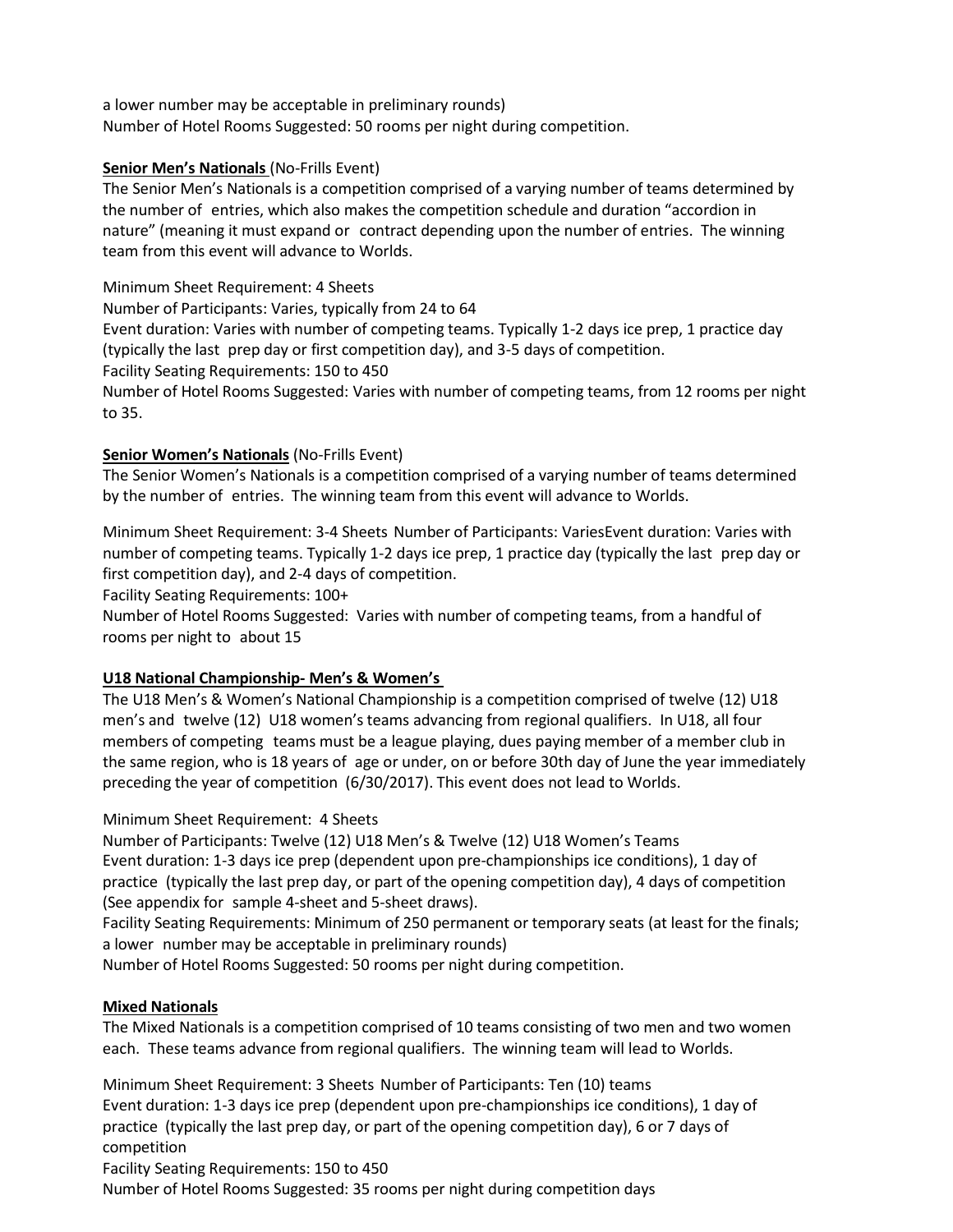*Facility Requirements:* Host must provide a facility that is large enough to accommodate the needs of athletes and spectators alike. As a general rule of thumb, a four-sheet minimum requirement is set as precedent for most events, although facilities with three sheets (and sometimes even two) may be able to host smaller regional and even national events. The Host should be able to provide an attractive financial model (estimated budget), championship quality conditions, ease of accessto both the city and the club for both competitors and spectators, and marketability of Event given its location.

*Event Chairperson(s):* Host is responsible for providing USA Curling with name and contact information for an Event chairperson. This person will be responsible for coordinating with USA Curling all aspects related to the planning, organizing, promoting, and conducting of the Event—including the securing of volunteers to help with timing/officiating, ice-making, promotion, and media-related items.

*Ice Rental Fee and Ice Availability:* An ice rental fee of \$250per day, with a maximum of \$1,000 per event, may be paid to host clubs by the USCA. A rental fee may not be provided if the USCA is asked (or it is deemed necessary) to provide significant contributions beyond what is typically provided for the event, including sending a USCA ice technician or technicians, or other critical equipment, such as championship stones, ice making equipment, etc. It is important for the event bidder to address any questions about the rental fee in the bid process with the USCA, as the rental fee is the only potential compensation paid by the USCA to the Host.

*Ice Availability:* Ice is to be available solely for the event beginning on the first day of preparation through the last day of competition, and cannot be used for any other purposes during this time, unless explicitly agreed upon in advance by the USCA and the appointed event head ice technician.

#### *Competition*

*Ice making:* Host will provide an "Ice Master" or equivalent ice scraper for use during the event. Extremely outdated scrapers may warrant use of the USA Curling scraper. Event ice making will be under the supervision of a USA Curling appointed head ice technician. Host may make recommendations to the USCA for the Event Head Ice Technician to the USCA for approval. Such a s qualified ice technicians living near the facility hosting this event; with the exception of Junior Nationals, for which the Head Icemaker will be solely appointed by USA Curling. Should your club come under closer consideration, you will be contacted with questions and needs specific to the event including but not limited to the following:

- A. The facility should provide access for the ice crew at all times, and give **permission to operate plant controls and ice-making equipment** if necessary.
- B. The facility should provide a **forklift or loading ramp and pallet jack** for unloading equipment.
- C. The facility should provide one (1) **blade sharpened by Ice Master**\* for a 15-draw or less event. Any event needing more draws will require a second blade to the same standards. The stock of USA Curling blades should be reserved for use at events leading to World Championships only. Sharpened blade(s) should be at the facility no less than one (1) month prior to the event. (\*IceMaster is currently the only company grinding blades to the required tolerances.)
- D. **Water analysis** should be submitted no less than one (1) month prior to the event. Water analysis should include (at a minimum) results for TDS (total dissolved solids) and chlorine levels of raw tap water. Each club should have recommended water filters solely for the event on hand at least one week prior to the event. **Filters** should be approved by the Head Icemaker or his delegated technician to confirm gallon estimates for floods and pebbling.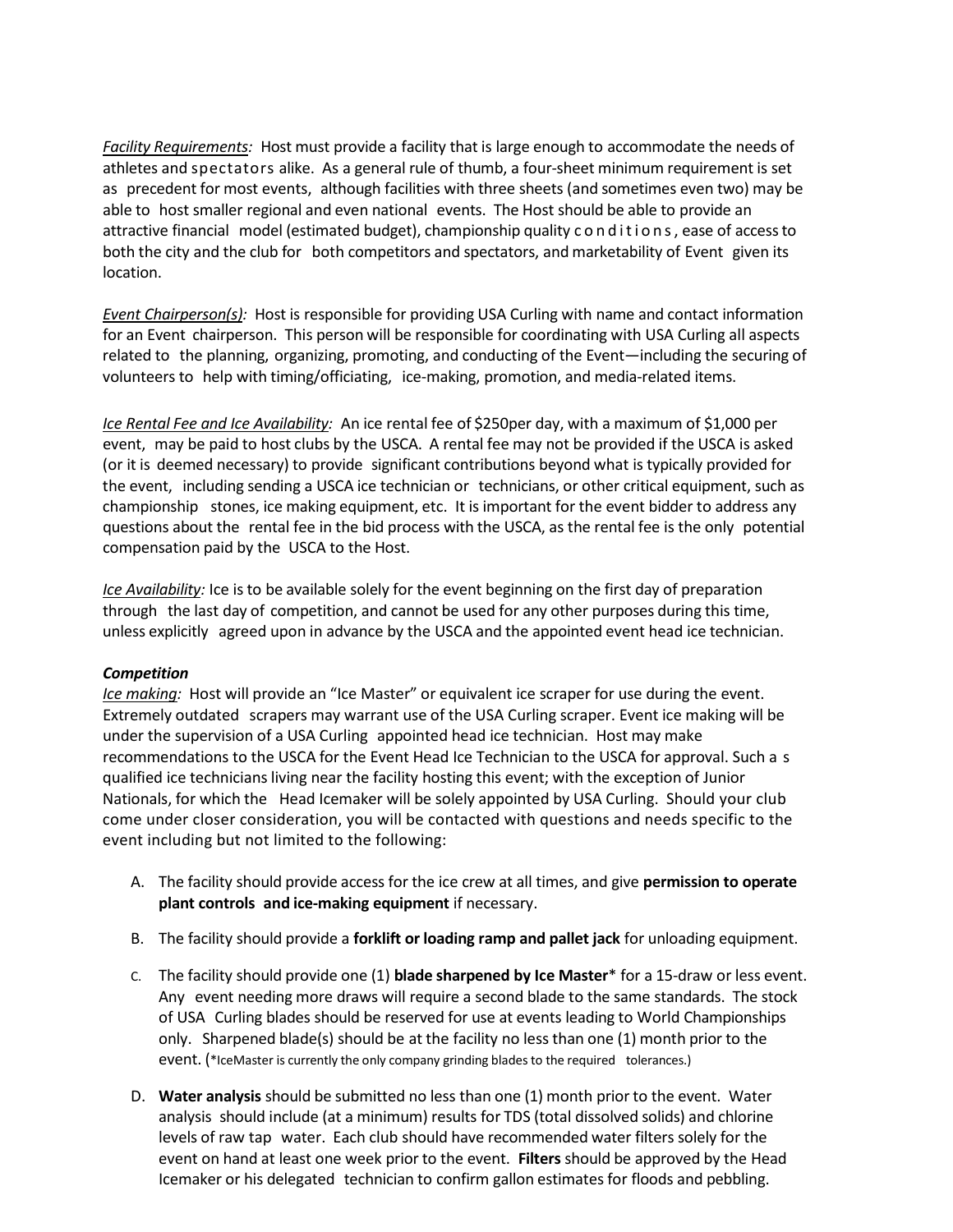Larger **water tanks** that allow higher flow must be used, or multiple smaller tanks used in parallel. Optimal flow of 10 GPM is recommended. Facilities with anything less than a 6 GPM water flow capacity should let USA Curling know as soon as possible. Steps can be taken to make sure higher flow is available.

- E. Host should provide a **bare minimum of two (2) permanent helpers and two (2) interchangeable helpers** to serve as cleaning crew. Expectations are for a two-flood minimum and the crew should be staffed accordingly. Prep after flood will be upwards of a 10-hour day and the hosts should have shifts of helpers to ease volunteer strain.
- F. For facilities with dedicated ice (curling clubs), **flooding** for the event should not be done by the host unless consent is given by the Head Icemaker. For events held on multiple use ice (arena), flooding should be done to achieve a 1/4" tolerance over the rink surface. The work can be done by the work can be done by the club and arena staff; however, if left to the ice crew, extra time and resources will have to be considered. With exception of the Arena Curling Nationals, the field of play perimeter will be enclosed by foam bumpers and painted white for house/line installation.
- G. At least four (4) clean **mop heads** should be available at the start of the event; or at a minimum at least two (2) fresh clean mops and a way to clean during the event.

*Stones:* Unless otherwise agreed upon with USA Curling, Host is responsible for providing suitable stones for the event. Clubs that sand stones should not do so inside of one month before the event starts. Any information regarding stone composition, age, maintenance records, etc., should be provided in advance of the event for approval by USA Curling. This information will be gathered during the bid process.

*Chief Umpire:* USA Curling will appoint a Chief Umpire for your Event. As with the head ice technician, the Host may make a recommendation for Chief Umpire, but USCA may approve the selection or appoint another individual if desired. In nearly all events, the Chief Umpire is a volunteer, and is responsible for coordinating use and certification of Host volunteers, game timing, jackets, and other officials' equipment, among other duties.

*Officials Training Course:* USA Curling offers officiating training courses and encourages Hosts to schedule at least one course prior to any Event they are hosting to assist with the recruitment and training of technical volunteers. Course attendees will pay a nominal fee intended to cover the cost of course materials and related expenses. Upon completion, course attendees will gain the minimal knowledge and experience required to serve as a timer during the Event. It isthe Host's responsibility to provide a suitable number of volunteers to serve as officials and/or timers at the Event. A list of qualified candidates belonging to Host's club or nearby is available from the USA Curling national office.

*Game Timing:* All USA Curling Championship events must use the WCF CurlTime game timing program. The stand-alone software can be downloaded from the WCF website at [www.worldcurling.org/curltime.](http://www.worldcurling.org/curltime)

Training on this program is included during the officials training courses offered by USA Curling as noted above.

*Competition Equipment:* USA Curling will provide Host with the officiating equipment necessary to operate a successful event. Equipment includes magnetic strips and sensor handles where applicable, laptop timing devices, officials' jackets, radios, clipboards, timers, whistles, etc. USA Curling will pay for shipping of equipment to and from Host site.

*Schedules/Draw:* USA Curling will prepare Host with a championship draw schedule and team meeting and practice schedules no later than two weeks after the sign up deadline for Event as posted in the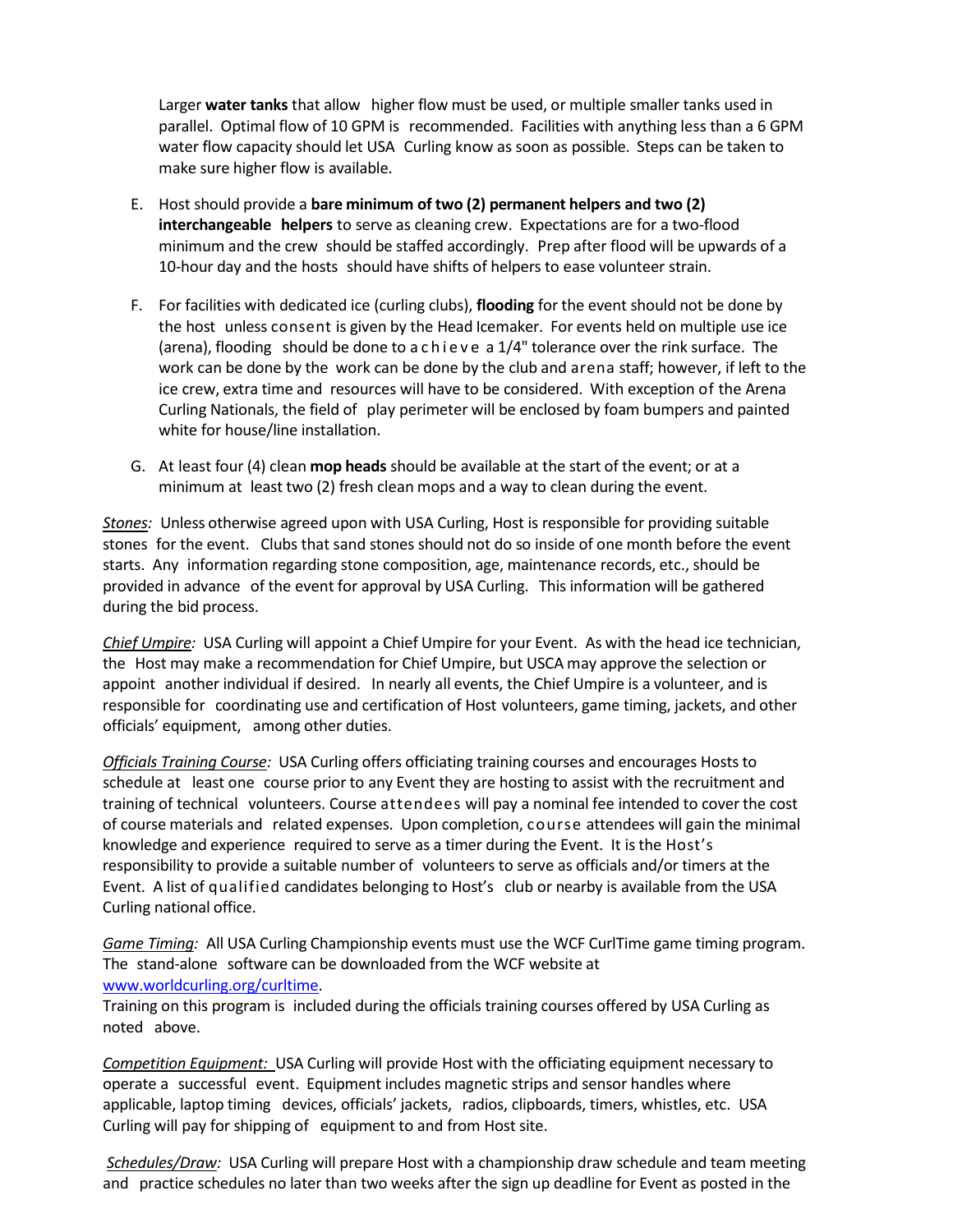Championship Rules booklet on the USA Curling website, barring any unforeseen circumstances. For the College Championship, the draw schedule and team meeting practice schedule will be provided no later than one (1) week prior to the start of competition.

#### **Media/Internet**

*Media & Internet Scoring:* USA Curling will prepare and distribute media releases before, during and after each Event, and Host may utilize these to distribute to local media who may not be on our national list. Host is responsible, at its expense, for providing the infrastructure, service connection, and volunteers for Internet coverage of the competition including posting of the draw schedule, live or nearly live end-by-end scoring of each game, standings, and other related information.

#### **Social Activities & Ceremonies**

*Venue Hospitality, Locker/Lounge Rooms:* In larger events (i.e., those not deemed "no-frills"), Host is responsible for providing a hospitality room at the Venue during the competition portion of the Event, for use by athletes and coaches competing in the Event and others who are authorized to use such room. The Hospitality Room will normally be the Host's "club warm room," and shall be stocked with refreshments, snacks, and beverages to be sold at reasonable prices. Host shall also provide a Locker room for each gender for the sole use of athletes and coaches throughout the Event. If the Locker Room is not large enough for double duty as a player/coach lounge, one separate room should be set aside for this purpose. The Player/Coach Lounge should be stocked with light refreshments at the Host's expense.

*Social Activities/Ceremonies:* In larger event (i.e., those not deemed "no-frills"), Host is responsible for preparing, planning, coordinating, and conducting social activities during the Event for which athletes and coaches competing in the Event, the USA Curling President and guest, and USA Curling staff members and/or representatives shall be invited to attend free of charge. Host shall also arrange for Ceremonies of the Event in compliance with the guidelines set forth in the USA Curling Host Site Guide. Social Activities/Ceremonies do not apply to No-frills Events.

*Trophies & Awards:* USA Curing will provide, in advance of the event, all athlete awards, trophies, and commemorative awards (if any) to be presented in connection with the Event. Shipping of the awards will be provided by USA Curling. Shipping of the traveling trophies to the event from its current location and on to the next destination will be provided by USA Curling as well, unless other arrangements are made.

Trophies do not apply to no-frills Events.

#### **Travel & Lodging**

Hotel: Host is responsible for securing a Headquarters Hotel for use by the athletes, USA Curling On-Site Director and/or staff, and other volunteers traveling to the event. Host shall provide details regarding the Headquarters Hotel and other hotels (as appropriate), airport, rental car outlets, and a map of the Host's city area to USA Curling for proper distribution to the athletes. The numbers of rooms/room nights recommended for each Event are outlined in the corresponding table.

*Travel*: Teams are responsible for their travel and lodging expensesto/from event and locally.

#### **Fundraising**

The following are some areas of fundraising your club may wish to implement:

- Host may sell food & beverages to players and spectators, and may charge admission fees and keep the proceeds.
- Host may develop and sell commemorative merchandise at its expense, with USA Curling pre- approval of design required. If Host choosesto also brand the merchandise with the USA Curling logo, a royalty of 8% of Net Sales Proceeds will be due to the USCA. If Host sells merchandise, it agrees to also sell any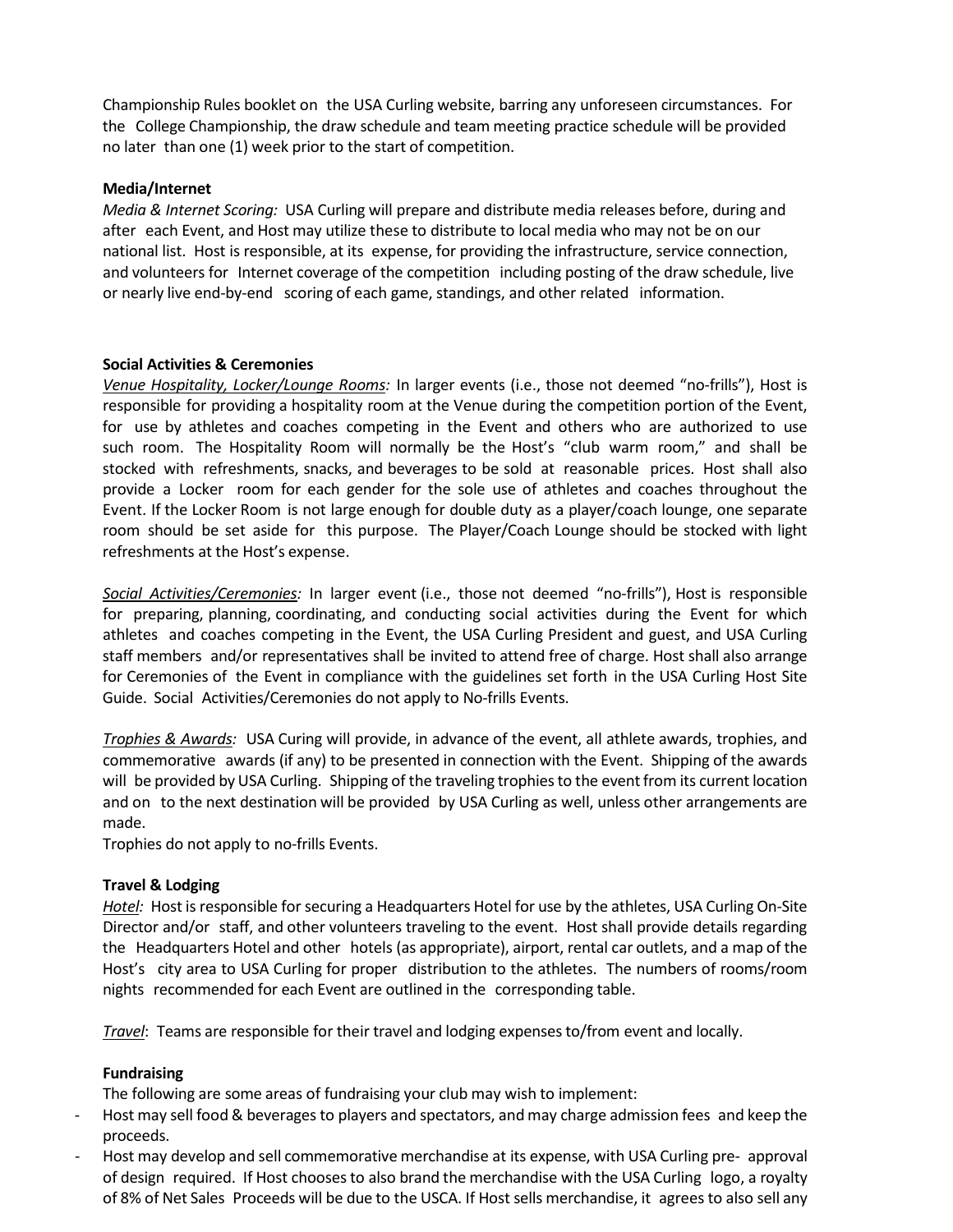USA Curling branded merchandise that may be offered, and will receive 50% of the Net Sales Proceeds of these items for doing so. . USA Curling sponsors must receive recognition within any Event program that is produced.

Event sponsors may be solicited but may not conflict with USA Curling protected sponsors, and must be approved in writing by USA Curling before Host commits to a sponsor.

Facility rental (for arenas in particular) Event Admission Program & Ticket Printing Expenses Banquet Tickets Banquet, Ceremony, & Hospitality Expenses Concessions Sales

#### **Common Areas of Expense for Host (cont.) Common Areas of Income for Host (cont.)**

Transportation Expenses (if provided) Merchandise Sales Promotional Expenses Sponsorship & Fundraising Contests, Raffles, etc. Hotel Room Rebate

#### **Common Areas of Expense for Host Common Areas of Income for Host**

Facility Expense **Program Advertising & Sales**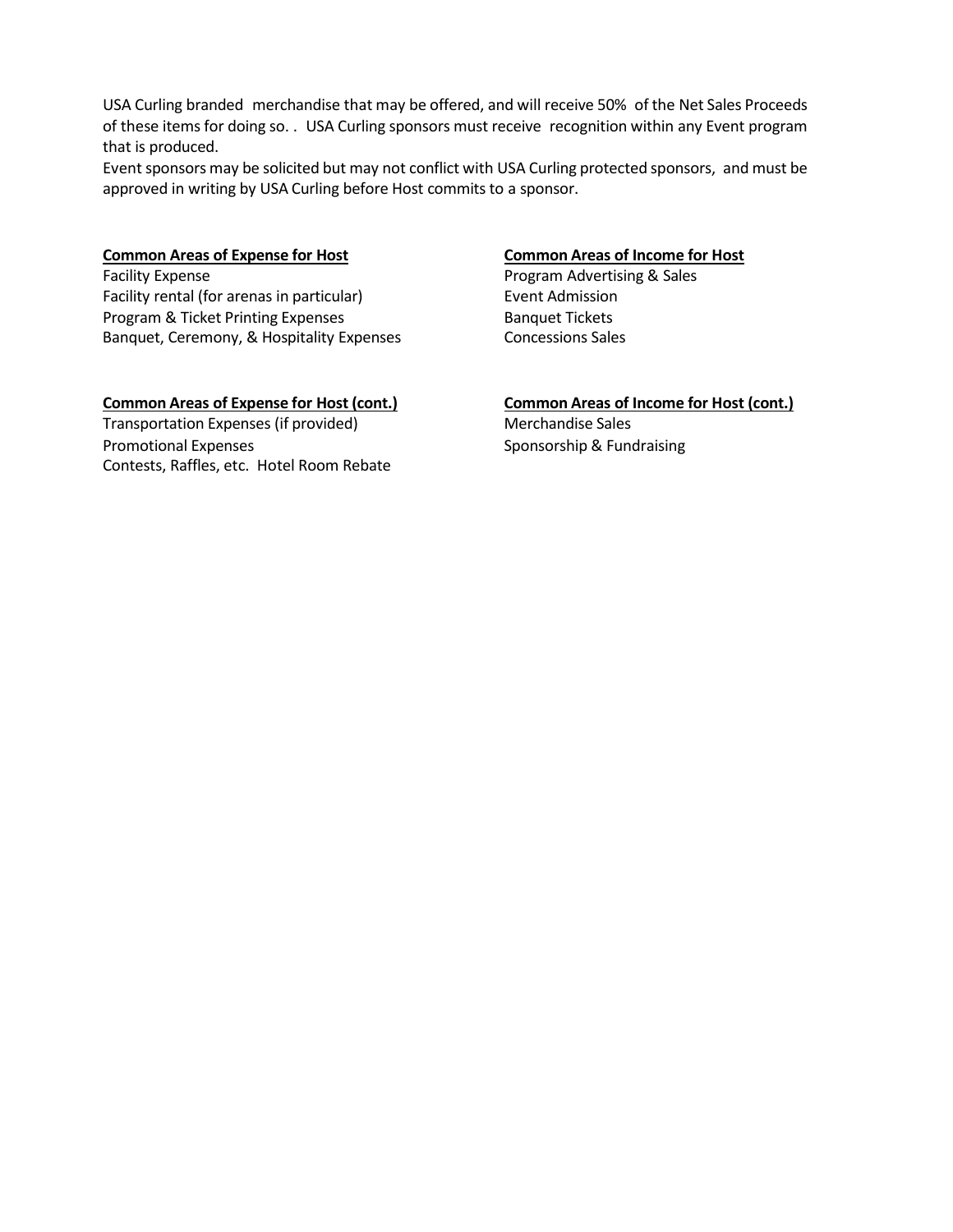

# **Hosting USCA Events at your Club**

You've got questions. We've got answers.

Every year, the United States Curling Association crowns national champions in a number of different events. These events reflect the diversity of our membership, as we award titles in Men's, Women's, Mixed, Mixed Doubles, Junior Men's, Junior Women's, Senior Women's, Senior Men's, Men's Club Nationals and Women's Club Nationals.

Running national championships is an essential part of the mandate of the USCA. Not only do these events stoke the competitive metabolism of our membership but they provide opportunities to play against and enjoy the company of curlers from around the nation.

All of these events, however, need clubs that are willing to host them. Without question, serving as a host site demands much of each club and its membership. There is usually league play that must be sacrificed, organizational demands that must be met and additional ice making duties that must be handled.

But, just as there is sacrifice for host clubs, there are also considerable rewards that we hope you'll consider.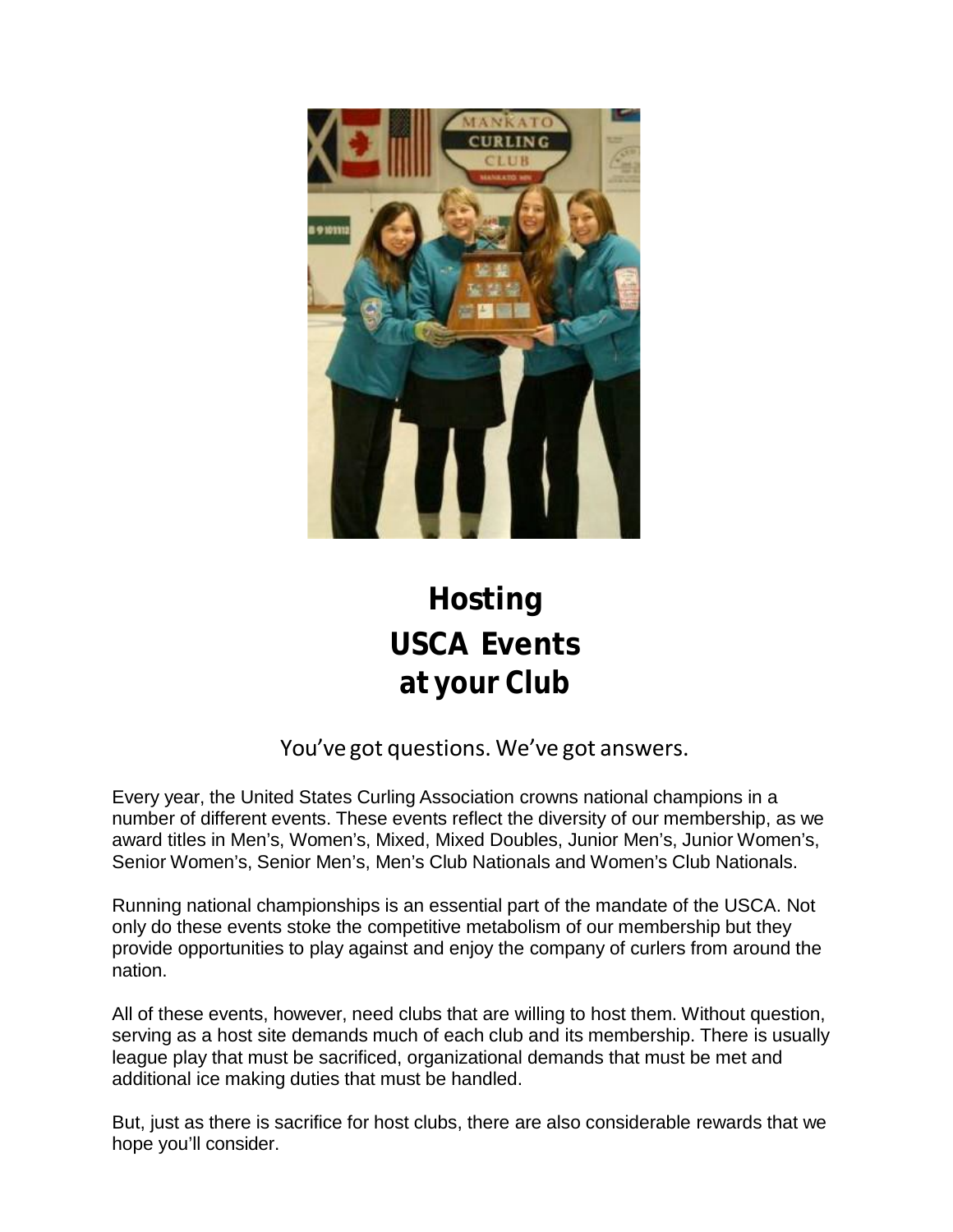

### **HERE'S WHY HOSTING AN EVENT IS GOOD FOR YOUR CLUB.**

These events, including the qualifying events that teams competing for national championships play, feature accomplished curlers and produce exciting viewing for spectators. Throughout most competitions, your membership will be able to see terrific curling.

But watching good curling is only the start of it. Consider these benefits:

**If it's a qualifying event, the members of your own club will enjoy the convenience of competing at home.** For some curlers, this is a perfect opportunity to see how they fare in a qualifying event or a national championship like Mixed Doubles or Seniors. Not only will your own club members enjoy the benefits of competing on their home ice, they'll save considerable money on travel and lodging costs.

**Ice expertise.** At some qualifying events, the USCA will provide a top ice technician to help prepare and maintain the surface for play. Ice crews at host clubs have welcomed the opportunity to gain valuable knowledge and insight into their equipment and their current practices. As a result, clubs that host events usually see their ice improve after the event is over, so the membership enjoys better conditions during club play.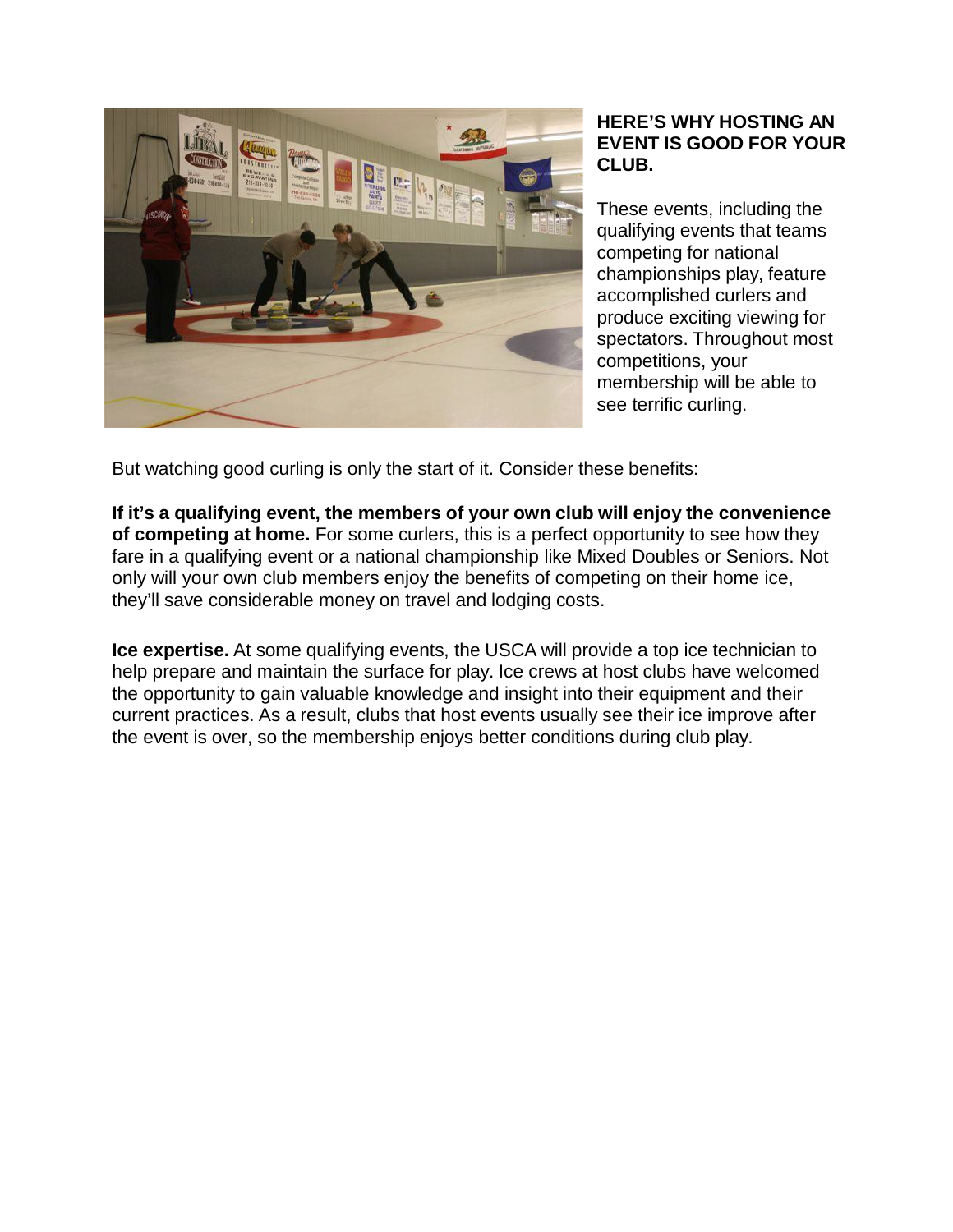

**Insight into draws and organization**. Some of our events are more complicated to run than others but all of them will provide your membership with ideas that can help improve the way your club leagues and bonspiels are conducted.

**An opportunity for your club members to progress as certified officials.** Our events

require officials to monitor play and render judgements when necessary. For many, becoming a certified official can be a great way to attend championship events. Some of our officials will even serve in the Olympics. With an event at your club, members who might want to experience officiating have an opportunity to try it.

**Promotion of your club to the curling community.** When curlers travel to your club and you run a successful event, the news travels back with them. That can make people from other clubs more likely to enter your bonspiels or simply tell others — including non-curling friends they may know in your area — about your club.

**A chance to profit.** If you market the event well and attract spectators — both club members and outsiders — your efforts will be rewarded with increased revenue. Bar sales are a revenue opportunity and many clubs use the event to sell food to competitors and spectators.

**A way to deepen the connections between your club and the curling community.** When club members actively participate in an event and get an opportunity to mingle with competitors from other clubs, everyone wins. Your members make new connections with curlers they might wind up competing with at an event in the future. What's more, while running events require considerable effort, they also serve to remind your membership that curling is a truly remarkable sport that is rich in cooperation, spirited competition and good sportsmanship.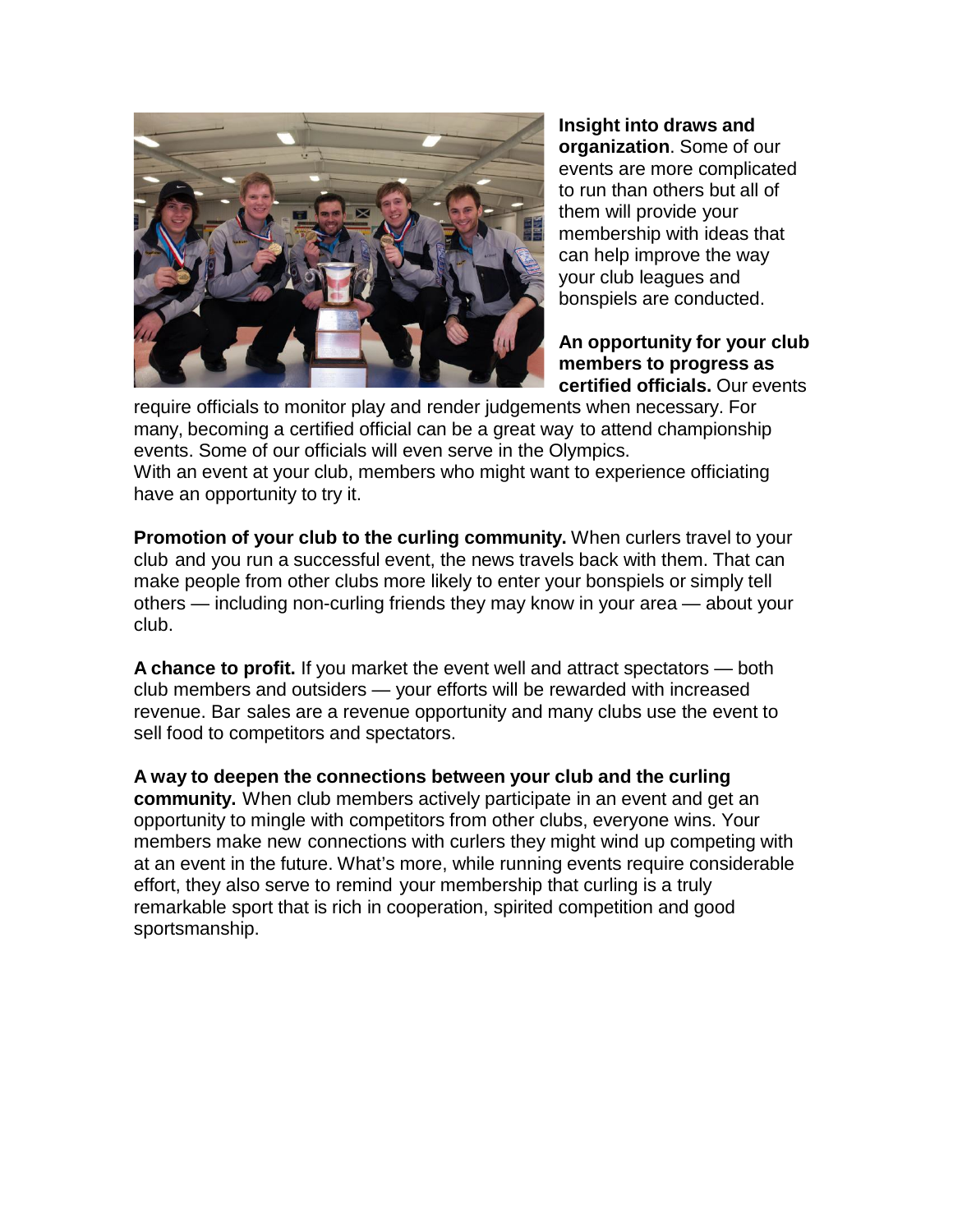

It's not a simple decision for a club to agree to host a USCA event. But when clubs are willing to support events, it makes our national curling community stronger. Once you agree to serve as a host, we will do everything possible to help you make it successful.

We appreciate any consideration your club gives to hosting a USCA event. If you would like to discuss this further, please do not hesitate to contact us.

It's not a simple decision for a club to agree to host a USCA event. But when clubs are willing to support events, it makes our national curling community stronger. Once you agree to serve as a host, we will do everything possible to help you make it successful.

We appreciate any consideration your club gives to hosting a USCA event. If you would like to discuss this further, please do not hesitate to contact us.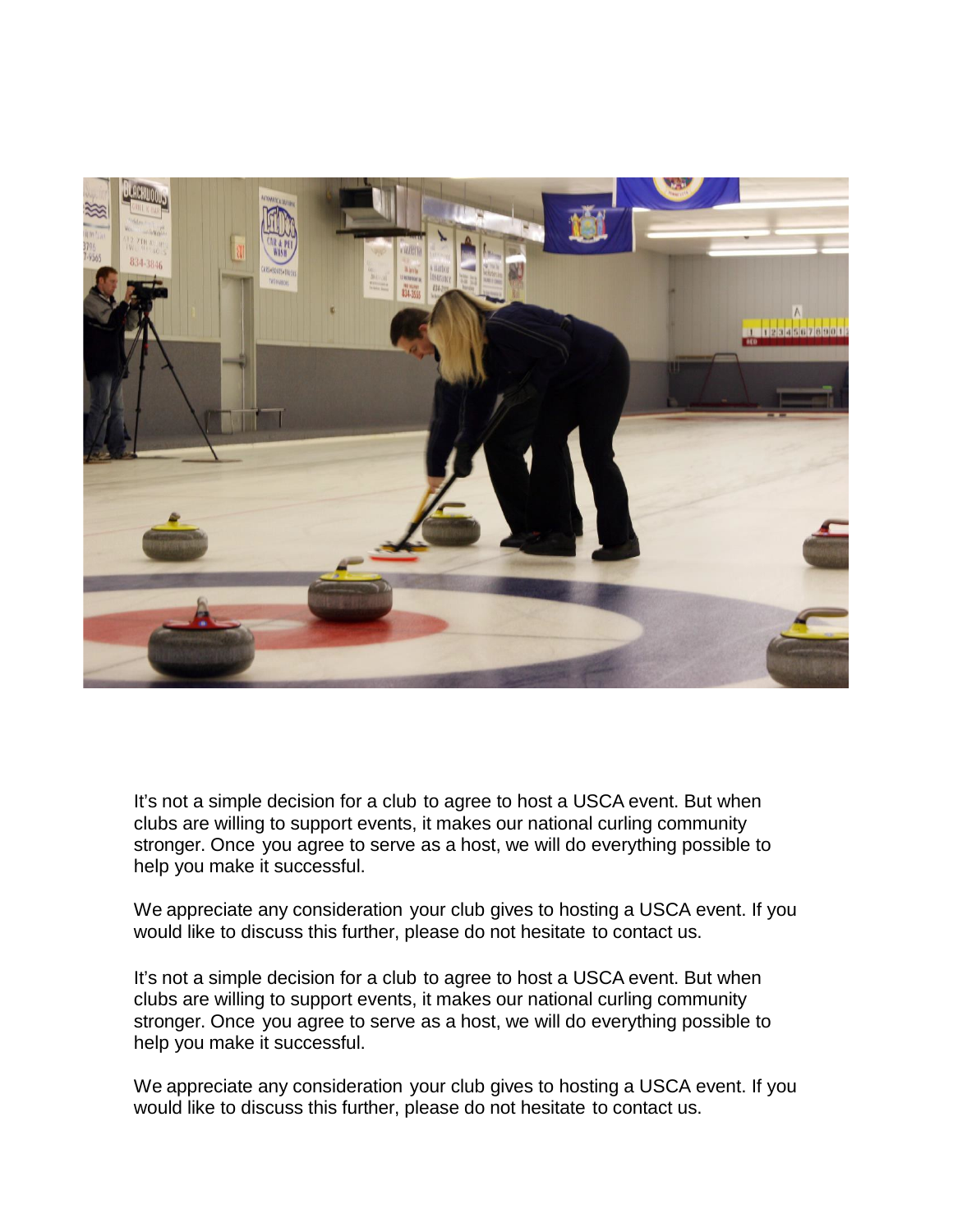# **Appendix**

Sample Draws

Club Nationals 2013 (4 Sheet)

Club Nationals 2012 (5 Sheet)

College Championship 2015 (4 Sheet)

Junior Nationals 2013 (4 Sheet)

Junior Nationals 2012 (5 Sheet)

Mixed Nationals 2013 (4 Sheet)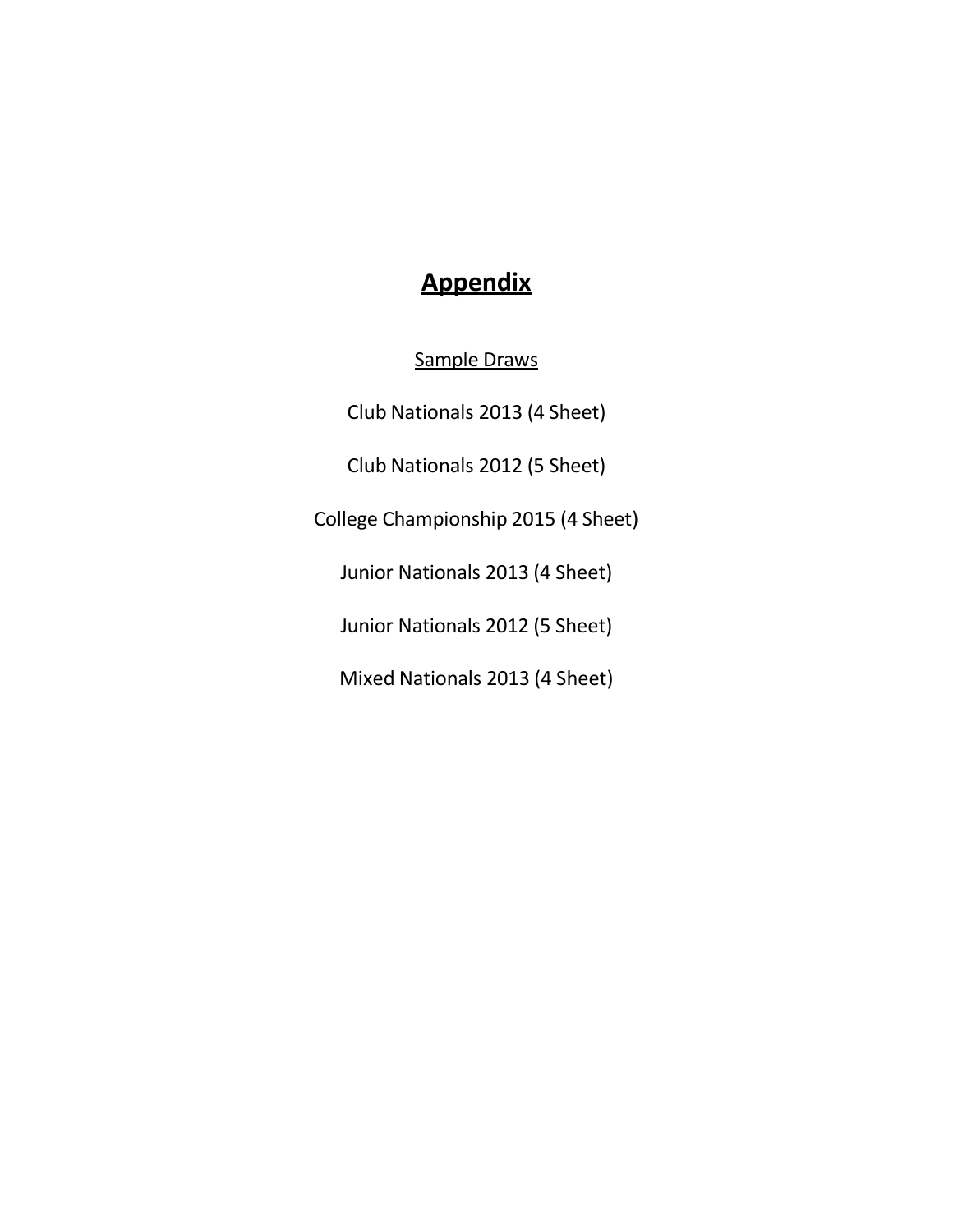|    |                       |                                                                   | 2013 Club Nationals, Exmoor CC, Chicago, IL, March 2-9           |                   |                   |                           | v130210                                                                                                                                                                                                                                                                                                      |
|----|-----------------------|-------------------------------------------------------------------|------------------------------------------------------------------|-------------------|-------------------|---------------------------|--------------------------------------------------------------------------------------------------------------------------------------------------------------------------------------------------------------------------------------------------------------------------------------------------------------|
|    |                       |                                                                   | 2x10 team round-robin, 4 sheets.                                 |                   |                   |                           |                                                                                                                                                                                                                                                                                                              |
|    |                       | Team listed first practices first and throws dark handles, EXCEPT |                                                                  |                   |                   |                           |                                                                                                                                                                                                                                                                                                              |
|    |                       |                                                                   | games marked with (f) flip for choice of practice time or color. |                   |                   |                           |                                                                                                                                                                                                                                                                                                              |
| F  |                       |                                                                   | 5:00 Practice, Group 1: MoPac1, MoPac2, MoPac1, MoPac2           |                   |                   |                           |                                                                                                                                                                                                                                                                                                              |
| F  |                       |                                                                   | 6:30 Practice, Group 2: GLCA, AK, IL, GLCA                       |                   |                   |                           |                                                                                                                                                                                                                                                                                                              |
| F  |                       |                                                                   | 8:00 Practice, Group 3: WI, GNCC, WI, ND2                        |                   |                   |                           |                                                                                                                                                                                                                                                                                                              |
|    |                       |                                                                   |                                                                  |                   |                   |                           |                                                                                                                                                                                                                                                                                                              |
| lS |                       |                                                                   | 9:00 Practice, Group 4: MN, IL, WA, ND                           |                   |                   |                           |                                                                                                                                                                                                                                                                                                              |
| S  |                       |                                                                   | 10:00 TEAM MEETING - All Required to Attend                      |                   |                   |                           |                                                                                                                                                                                                                                                                                                              |
|    |                       |                                                                   | 10:45 Practice, Group 5: WA, MN, ND1, GNCC                       |                   |                   |                           |                                                                                                                                                                                                                                                                                                              |
| S  |                       |                                                                   |                                                                  |                   |                   |                           |                                                                                                                                                                                                                                                                                                              |
| S  |                       |                                                                   | 1:00 Opening Ceremonies                                          |                   |                   |                           |                                                                                                                                                                                                                                                                                                              |
|    |                       | S <sub>1</sub><br>S <sub>2</sub>                                  |                                                                  |                   | S <sub>3</sub>    | S <sub>4</sub>            |                                                                                                                                                                                                                                                                                                              |
| lS | $3:00$ D1             |                                                                   | WI v. GNCC (f)                                                   | IL v. MoPac1 (f)  |                   | MN v. MoPac2 (f)          | WA v. GLCA (f)                                                                                                                                                                                                                                                                                               |
| S  | $7:00$ D <sub>2</sub> |                                                                   | ND v. AK (f)                                                     | MN v. MoPac1 (f)  |                   | WA v. MoPac2 (f)          | ND1 v. IL (f)                                                                                                                                                                                                                                                                                                |
| Sn | $8:00$ D <sub>3</sub> |                                                                   | <b>WI v. ND2 (f)</b>                                             | GNCC v. GLCA (f)  |                   | <b>GLCA v. IL</b>         | MN v. MoPac1                                                                                                                                                                                                                                                                                                 |
| Sn | 12:00 D4              |                                                                   | WA v. MoPac1                                                     | MN v. IL          |                   | ND v. GNCC                | AK v. WA                                                                                                                                                                                                                                                                                                     |
| Sn | $4:00$ D5             |                                                                   | <b>GLCA v. ND1</b>                                               | MoPac2 v. WI      |                   | <b>GNCC v. ND2</b>        | WI v. MoPac2                                                                                                                                                                                                                                                                                                 |
| Sn | $8:00$ D6             |                                                                   | <b>GLCA v. MoPac1</b>                                            | <b>GNCC v. WA</b> |                   | MN v. AK                  | IL v. MoPac1                                                                                                                                                                                                                                                                                                 |
| M  | 8:00 D7               |                                                                   |                                                                  | ND1 v. ND2        |                   | IL v. MoPac2              | WI v. ND                                                                                                                                                                                                                                                                                                     |
| M  | 12:00 D8              | MoPac2 v. MN<br><b>GLCA v. MN</b>                                 |                                                                  |                   | <b>GLCA v. WA</b> | <b>GNCC v. WI</b>         |                                                                                                                                                                                                                                                                                                              |
| M  | $4:00$ D9             |                                                                   | MoPac1 v. MoPac2                                                 | WI v. AK          |                   | WA v. ND                  | <b>GNCC v. IL</b>                                                                                                                                                                                                                                                                                            |
| M  | 8:00 D10              |                                                                   | IL v. WA                                                         | <b>WI v. GLCA</b> |                   | MoPac1 v. MoPac2          | MN v. ND2                                                                                                                                                                                                                                                                                                    |
| T  | 8:00 D11              |                                                                   | <b>WI v. GLCA</b>                                                | ND v. MoPac2      |                   | ND1 v. GNCC               | MoPac1 v. AK                                                                                                                                                                                                                                                                                                 |
| T  | 12:00 D12             |                                                                   | IL v. WA                                                         | <b>MN v. GNCC</b> |                   | WI v. IL                  | MoPac1 v. GLCA                                                                                                                                                                                                                                                                                               |
| T  | 4:00 D13              |                                                                   | ND1 v. MN                                                        | AK v. GLCA        |                   | WA v. ND2                 | MoPac2 v. GNCC                                                                                                                                                                                                                                                                                               |
| т  | 8:00 D14              |                                                                   | MoPac2 v. GNCC                                                   | IL v. ND          |                   | MoPac1 v. WA              | WI v. MN                                                                                                                                                                                                                                                                                                     |
| W  | 8:00 D15              |                                                                   |                                                                  | ND2 v. MoPac2     |                   | IL v. GLCA                | ND1 v. MoPac1                                                                                                                                                                                                                                                                                                |
| W  | 12:00 D16             |                                                                   | ND v. MN                                                         | WA v. WI          |                   | <b>GNCC v. MN</b>         | AK v. IL                                                                                                                                                                                                                                                                                                     |
| W  | 4:00 D17              |                                                                   | WA v. MoPac2                                                     | MoPac1 v. WI      |                   | <b>GNCC v. GLCA</b>       | ND <sub>2</sub> v. IL                                                                                                                                                                                                                                                                                        |
| W  | 8:00 D18              |                                                                   | MoPac1 v. WI                                                     | GLCA v. MN        |                   | MoPac2 v. ND1             | <b>GNCC v. WA</b>                                                                                                                                                                                                                                                                                            |
| Th | 8:00 D19              |                                                                   | <b>GLCA v. ND</b>                                                | WA v. MN          |                   | MoPac2 v. AK              | IL v. WI                                                                                                                                                                                                                                                                                                     |
| Th | 12:00 D20             |                                                                   | IL v. GNCC                                                       | WA v. ND1         |                   | MN v. WI                  | GLCA v. MoPac2                                                                                                                                                                                                                                                                                               |
| Th | 4:00 D21              |                                                                   | MN v. IL                                                         | GNCC v. MoPac1    |                   | ND <sub>2</sub> v. MoPac1 | MoPac2 v. GLCA                                                                                                                                                                                                                                                                                               |
| Th | 8:00 D22              |                                                                   | WI v. ND1                                                        | MoPac2 v. IL      |                   | WA v. WI                  | MN v. WA                                                                                                                                                                                                                                                                                                     |
| F  | 8:00 D23              |                                                                   | ND <sub>2</sub> v. GLCA                                          | MoPac1 v. GNCC    |                   | AK v. GNCC                | ND v. MoPac1                                                                                                                                                                                                                                                                                                 |
| F  | $12:00$ TB            |                                                                   |                                                                  |                   |                   |                           |                                                                                                                                                                                                                                                                                                              |
| F  | $4:00$ TB             |                                                                   |                                                                  |                   |                   |                           |                                                                                                                                                                                                                                                                                                              |
| F  |                       | 8:00 Page                                                         |                                                                  |                   |                   | - - Seeding               | $\frac{1}{2} \left( \frac{1}{2} \right) \left( \frac{1}{2} \right) \left( \frac{1}{2} \right) \left( \frac{1}{2} \right) \left( \frac{1}{2} \right) \left( \frac{1}{2} \right)$<br>$\frac{1}{2} \left( \frac{1}{2} \right) \left( \frac{1}{2} \right) \left( \frac{1}{2} \right) \left( \frac{1}{2} \right)$ |
| S  |                       | $9:00$ Semi                                                       |                                                                  |                   |                   | Men                       | <b>Women</b>                                                                                                                                                                                                                                                                                                 |
| S  |                       | $1:30$ Final                                                      |                                                                  |                   | 1                 | Willmert - MN             | Good - Washington                                                                                                                                                                                                                                                                                            |
| ls |                       |                                                                   | 4:15 Closing ceremonies                                          |                   | $\overline{a}$    | Wright - IL               | O'Leary - MN                                                                                                                                                                                                                                                                                                 |
| lS |                       |                                                                   |                                                                  |                   | 3                 | Kauffman - WA             | Reiser - ND 1                                                                                                                                                                                                                                                                                                |
|    |                       |                                                                   |                                                                  |                   |                   |                           |                                                                                                                                                                                                                                                                                                              |
|    |                       |                                                                   |                                                                  |                   | 4<br>5            | Jensen-ND<br>Olson - WI   | Langanke - GNCC<br>Karst - Wisconsin                                                                                                                                                                                                                                                                         |
|    |                       |                                                                   |                                                                  |                   |                   |                           |                                                                                                                                                                                                                                                                                                              |
|    |                       |                                                                   |                                                                  |                   | $\overline{6}$    | <b>Petrov - GNCC</b>      | Bohlman - ND 2                                                                                                                                                                                                                                                                                               |
|    |                       |                                                                   |                                                                  |                   | $\boldsymbol{7}$  | <b>Roberts - GLCA</b>     | Wilson - IL                                                                                                                                                                                                                                                                                                  |
|    |                       |                                                                   |                                                                  |                   | 8                 | Johnson - AK              | Mason - GLCA                                                                                                                                                                                                                                                                                                 |
|    |                       |                                                                   |                                                                  |                   | 9                 | Schaak - MoPac 1          | Robertson - MoPac 1                                                                                                                                                                                                                                                                                          |
|    |                       | 10                                                                |                                                                  | Horsman - MoPac 2 | Walsh - MoPac 2   |                           |                                                                                                                                                                                                                                                                                                              |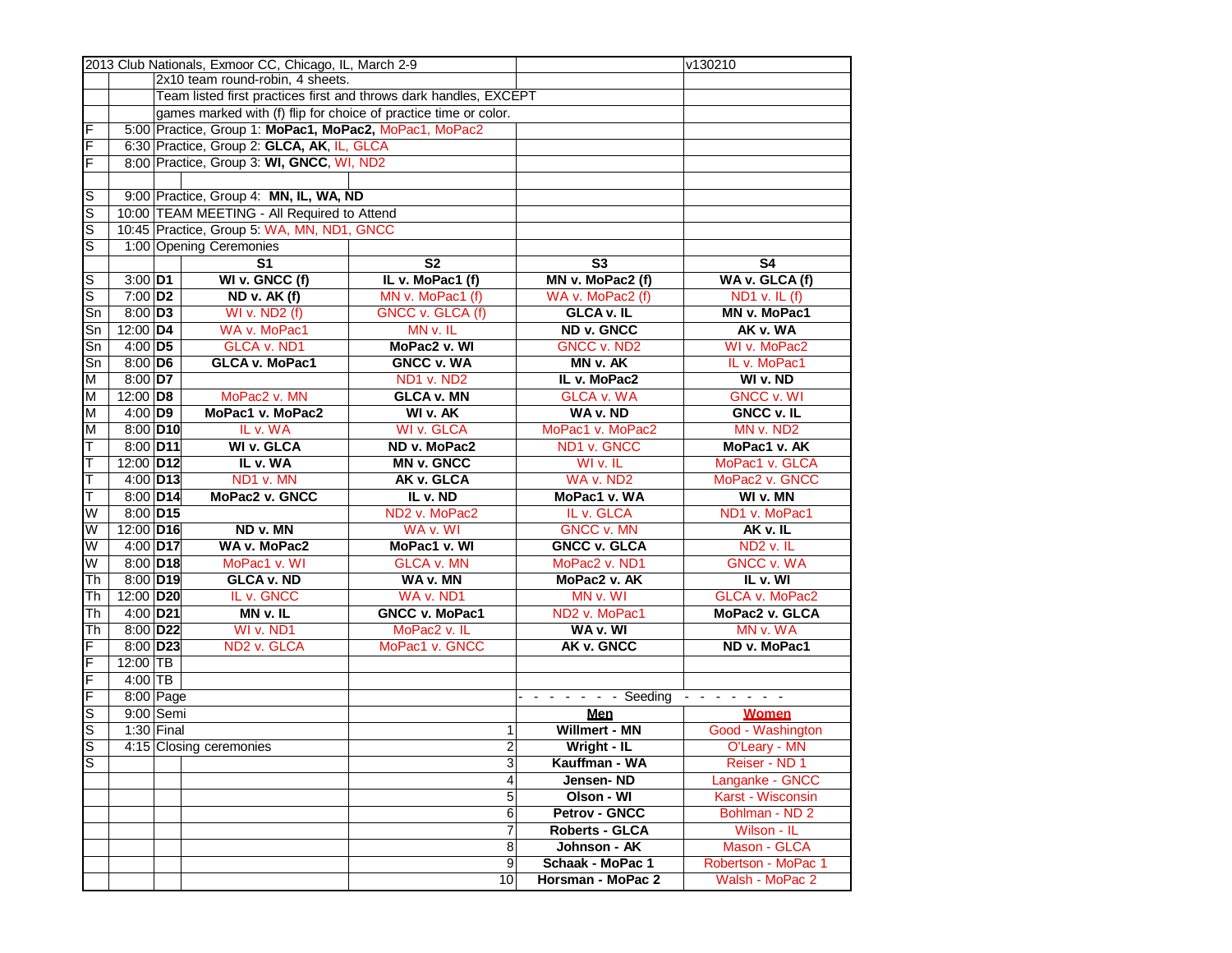2012 Club National Championships, Mankato, MN, March 3-10 v120218

2x10 team round-robin on 5 sheets.

Handle color: Team listed first throws dark handles in all games.

Practice time: Team listed first practices first EXCEPT games marked with an asterisk team listed second practices first, and games marked with (f) flip for choice of practice time.

S S S S S S 4:00pm 5:00pm 6:00pm 7:00pm 7:30pm 8:30pm WelcomeReception Practice 1: WA2, IL, MI, CO, CA2 (10 minutes per sheet) Practice 2: WA1, ND1, MN, CA1, ND2 Team Meeting **Practice 3: MN, WI, WA, IL, ND Practice 4: NJ, MI, UT, CA, CO S1 S2 S3 S4 S5** Sn Sn Sn 8:00am 12:00pm 3:00pm D1 CO v. ND1 (f) WA2 v. ND2 (f) CA1 v. MI (f) **D2 CA v. WI (f) NJ v. ND (f) IL v. UT (f)** OpeningCeremony WA1 v. CA2 (f) **MN v. CO (f)** IL v. MN (f) **MI v. WA (f)** Sn 4:00pm D3 MN v. MI IL v. ND1 CA2 v. ND2 CA1 v. WA2 WA1 v. CO Sn 8:00pm **D4 WA v. UT MI v. WI CO v. ND IL v. NJ MN v. CA** M 8:00am D5 CA1 v. ND2 MI v. WA1 WA2 v. MN IL v. CO CA2 v. ND1 M 12:00pm **D6 IL v. ND UT v. MN NJ v. WA MI v. CA CO v. WI** M 4:00pm D7 ND1 v. WA2\* CO v. CA2 IL v. WA1 MI v. ND2 MN v. CA1 M 8:00pm **D8 WI v. NJ\* CA v. CO MI v. MN UT v. ND WA v. IL** T 9:30a D9 CA2 v. CA1 WA1 v. WA2 MI v. CO\* ND1 v. MN ND2 v. IL T 2:00pm **D10 CO v. IL MN v. NJ UT v. CA\* WI v. WA ND v. MI** T 6:30pm D11 MI v. IL MN v. CO ND1 v. CA1 ND2 v. WA1 WA2 v. CA2 W 8:00am **D12 UT v. MI WA v. CA WI v. IL ND v. MN NJ v. CO** W 12:00pm D13 ND2 v. CO ND1 v. MI MN v. CA2 WA2 v. IL CA1 v. WA1 W 4:00pm **D14 ND v. CA WI v. UT WA v. CO NJ v. MI IL v. MN** W 8:00pm D15 WA1 v. MN CA1 v. IL CO v. WA2 CA2 v. MI ND1 v. ND2 Th 8:00am **D16 MN v. WA IL v. MI CA v. NJ CO v. UT WI v. ND** Th 12:00pm D17 IL v. CA2 ND2 v. MN WA1 v. ND1 CO v. CA1 MI v. WA2 Th Th 4:00pm 8:00pm **D18** TB **MI v. CO ND v. WA MN v. WI CA v. IL UT v. NJ** F 9:00am TB **Seeding**

| F. | 2:00 <sub>pm</sub> | Women's semif inals        |    | MN-Wald            | <b>WA1-Good</b>     |  |
|----|--------------------|----------------------------|----|--------------------|---------------------|--|
| F  | 7:00pm             | <b>Men's semifinals</b>    |    | <b>WI-Erickson</b> | ND1-Bohlman         |  |
| S  | 10:00am            | Women's finals             | 3  | WA-Kauffman        | <b>MN-Kinney</b>    |  |
| S  | 2:00 <sub>pm</sub> | Men's finals               | 4  | IL-Wilson          | CA1-Coleman         |  |
| S  | 4:30 <sub>pm</sub> | Closing Ceremony           | 5  | ND-Smith           | ND2-Jaster          |  |
| S  | 5:30 <sub>pm</sub> | <b>BanquetReception</b>    | 6  | NJ-Petrov          | <b>WA2-LeBeau</b>   |  |
| S  | 7:00pm             | <b>Banquet Dinner</b>      |    | <b>MI-Roberts</b>  | IL-McDonald         |  |
| S  | 8:30pm             | Banquet Awards             | 8  | UT-Taggart         | <b>MI-Schneider</b> |  |
| S  | $9-11$ pm          | <b>CasinoEntertainment</b> | 9  | CA-Mendoza         | CO-Smith            |  |
|    |                    |                            | 10 | CO-Kizlyk          | CA2-Walsh           |  |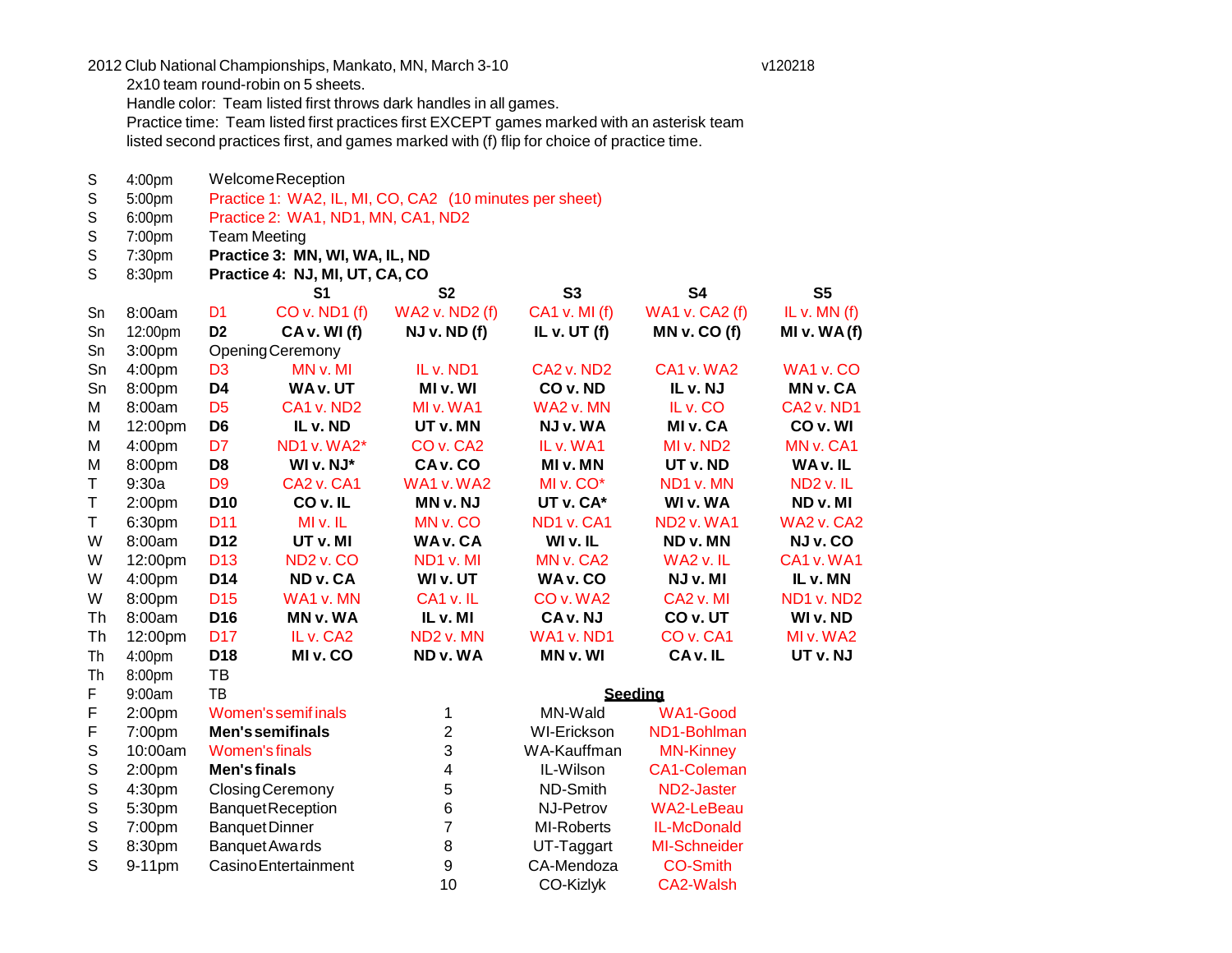Sample Draw (subject to change):

| <b>Schedule-FRIDAY</b>         |                                    |                          |                     |                     |                     |
|--------------------------------|------------------------------------|--------------------------|---------------------|---------------------|---------------------|
| Friday, March 13, 2015 Noon    | Check In Starts                    | Ice Scrape               |                     |                     |                     |
| Friday, March 13, 2015 12:30pm |                                    | Ice Pebble and Nip       |                     |                     |                     |
|                                |                                    | Starting on              | Starting on         | Starting on         | Starting on         |
|                                |                                    | Sheet A                  | Sheet B             | Sheet C             | Sheet D             |
| Friday, March 13, 2015 1:00pm  | Practice A                         | Team 1A                  | Team 2A             | Team 3A             | Team 4A             |
| Friday, March 13, 2015 1:40pm  | Practice B                         | Team 1B                  | Team 2B             | Team 3B             | Team 4B             |
| Friday, March 13, 2015 2:20pm  | Practice C                         | Team 1C                  | Team 2C             | Team 3C             | Team 4C             |
| Friday, March 13, 2015 3:00pm  | Practice D                         | Team 1D                  | Team 2D             | Team 3D             | Team 4D             |
| Friday, March 13, 2015 3:45pm  |                                    | Ice Scrape               |                     |                     |                     |
| Friday, March 13, 2015 4:00pm  | ALL TEAMS- PRE-EVENT MEETING       |                          |                     |                     |                     |
| Friday, March 13, 2015 4:00pm  |                                    | Ice Pebble and Nip       |                     |                     |                     |
| Friday, March 13, 2015 4:45pm  | <b>ALL TEAMS- CEREMONIAL FIRST</b> |                          |                     |                     |                     |
|                                | <b>STONE</b>                       |                          |                     |                     |                     |
|                                |                                    | <b>Preliminary Round</b> |                     |                     |                     |
|                                |                                    | Group A                  | Group B             | Group C             | Group D             |
|                                | Seed 1                             | Team A1                  | Team B1             | Team C1             | Team D1             |
|                                | Seed 2                             | Team A2                  | Team B <sub>2</sub> | Team C <sub>2</sub> | Team D <sub>2</sub> |
|                                | Seed 3                             | Team A3                  | Team B3             | Team C <sub>3</sub> | Team D3             |
|                                | Seed 4                             | Team A4                  | Team B4             | Team C4             | Team D4             |
| Draw 1A                        |                                    | Sheet A                  | Sheet B             | Sheet C             | Sheet D             |
| Friday, March 13, 2015 5:00pm  |                                    | $A2-A3$                  | $A1-A4$             | <b>B1-B4</b>        | <b>B2-B3</b>        |
| Friday, March 13, 2015 7:30pm  | Ice-Pebble and nip                 |                          |                     |                     |                     |
| Draw 1B                        |                                    | Sheet A                  | Sheet B             | Sheet C             | Sheet D             |
| Friday, March 13, 2015 8:00pm  |                                    | $C2-C3$                  | $C1-C4$             | $D1-D4$             | $D2-D3$             |
|                                |                                    |                          |                     |                     |                     |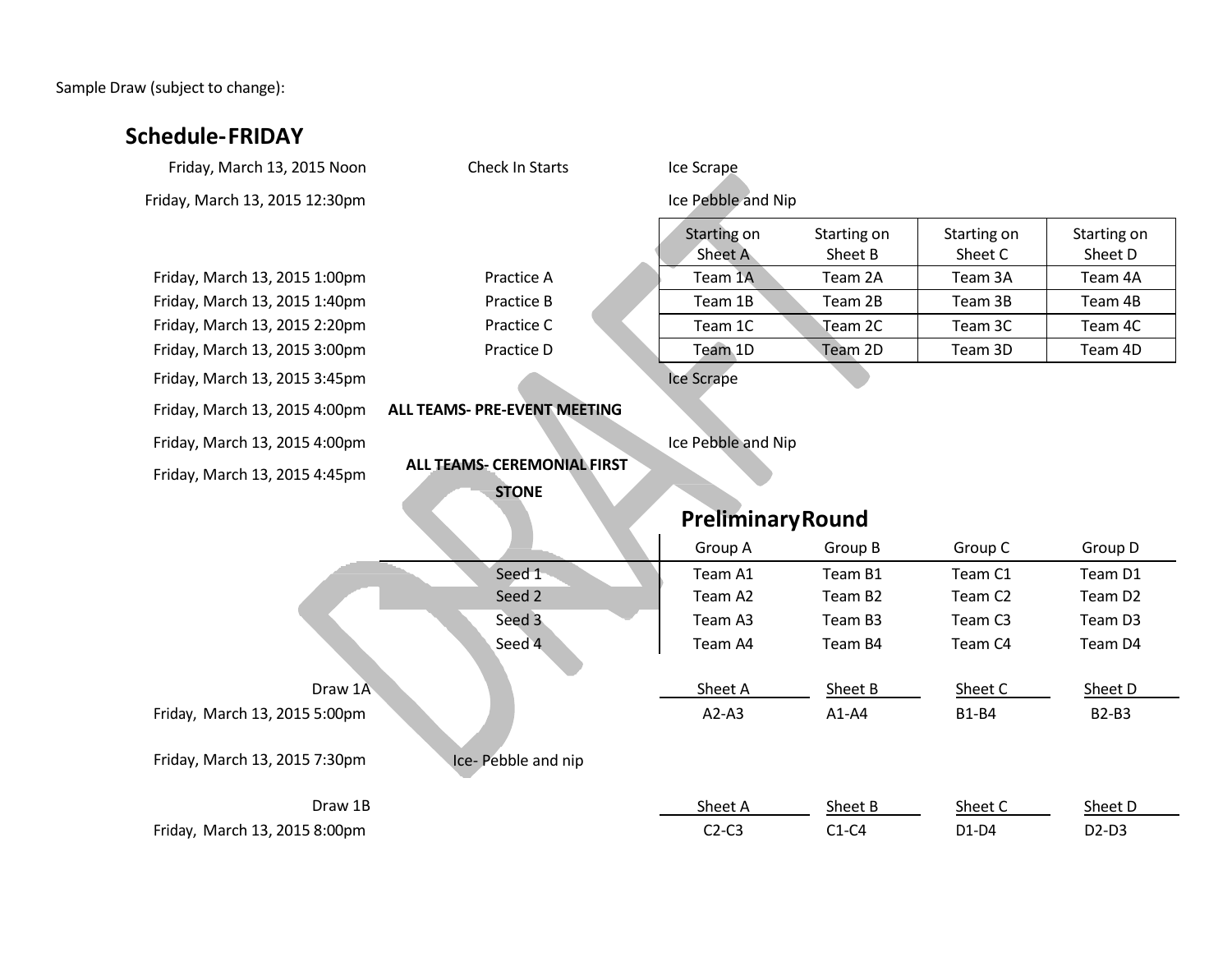# **Schedule-SATURDAY**

| Saturday, March 14, 2015 7:00am                                           |                                          | Ice-Scrape          |                                      |              |              |
|---------------------------------------------------------------------------|------------------------------------------|---------------------|--------------------------------------|--------------|--------------|
| Saturday, March 14, 2015 8:30am                                           |                                          | Ice- Pebble and Nip |                                      |              |              |
|                                                                           |                                          |                     |                                      |              |              |
| Draw 2A                                                                   |                                          | Sheet A             | Sheet B                              | Sheet C      | Sheet D      |
| Saturday, March 14, 2015 9:00am                                           |                                          | <b>B2-B4</b>        | <b>B1-B3</b>                         | $A1-A3$      | $A2-A4$      |
| Saturday, March 14, 2015 11:30am                                          |                                          | Ice- Pebble and Nip |                                      |              |              |
| Draw 2B                                                                   |                                          | Sheet A             | Sheet B                              | Sheet C      | Sheet D      |
| Saturday, March 14, 2015 Noon                                             |                                          | $D2-D4$             | $D1-D3$                              | $C1-C3$      | $C2-C4$      |
| Saturday, March 14, 2015 2:00pm                                           | Ice-Scrape                               |                     |                                      |              |              |
| Saturday, March 14, 2015 3:00pm                                           | Ice- Pebble and Nip                      |                     |                                      |              |              |
| Draw 3A                                                                   |                                          | Sheet A             | Sheet B                              | Sheet C      | Sheet D      |
| Saturday, March 14, 2015 3:30pm                                           |                                          | A3-A4               | $A1-A2$                              | <b>B1-B2</b> | <b>B3-B4</b> |
| Saturday, March 14, 2015 5:00pm-7:00pm<br>Saturday, March 14, 2015 6:00pm | Dinner on Site                           |                     | <b>GROUP PHOTO ON ICE- ALL TEAMS</b> |              |              |
| Saturday, March 14, 2015 6:00pm                                           | Ice- Pebble and Nip after Group<br>Photo |                     |                                      |              |              |
| Draw 3B                                                                   |                                          | Sheet A             | Sheet B                              | Sheet C      | Sheet D      |
| Saturday, March 14, 2015 6:30pm.                                          |                                          | $C3-C4$             | $C1-C3$                              | $D1-D2$      | D3-D4        |
|                                                                           |                                          |                     |                                      |              |              |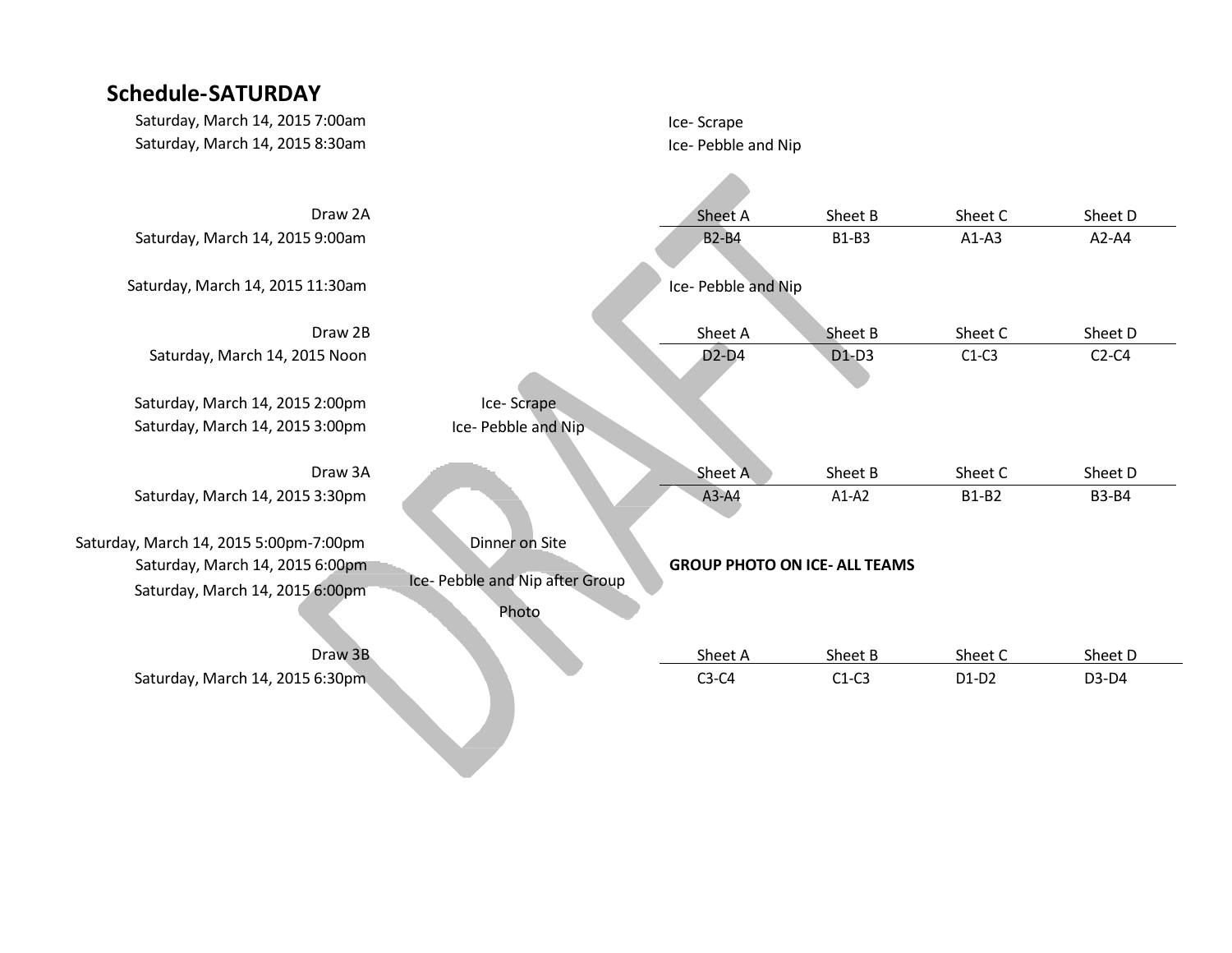# **Schedule-SUNDAY**

|                                        | ChampionshipRound          |                       |                     |                     |                     |  |
|----------------------------------------|----------------------------|-----------------------|---------------------|---------------------|---------------------|--|
|                                        |                            | 1st/2nd Place<br>Pool | 3rd Place pool      | th Place Pool       | 5th Place Pool      |  |
|                                        | Seed 1                     | Team E1               | Team F1             | Team G1             | Team H1             |  |
|                                        | Seed 2                     | Team E2               | Team F <sub>2</sub> | Team G <sub>2</sub> | Team H <sub>2</sub> |  |
|                                        | Seed 3                     | Team E3               | Team F3             | Team G3             | Team H3             |  |
|                                        | Seed 4                     | Team E4               | Team F4             | Team G4             | Team H4             |  |
| Sunday, March 15, 2015 Early           | Ice-Scrape                 |                       |                     |                     |                     |  |
| Sunday, March 15, 2015 7:00am          | Ice-Pebble and Nip         |                       |                     |                     |                     |  |
| Semi-Finals A                          |                            | <b>Sheet A</b>        | Sheet B             | Sheet C             | Sheet D             |  |
| Sunday, March 15, 2015 7:30am          |                            | $E2-E3$               | $E1-E4$             | $F1-F4$             | $F2-F3$             |  |
| Sunday, March 15, 2015 9:30am          | Ice-Pebble and Nip         |                       |                     |                     |                     |  |
| Semi-Finals B                          |                            | Sheet A               | Sheet B             | Sheet C             | Sheet D             |  |
| Sunday, March 15, 2015 10:00am         |                            | $G2-G3$               | $G1-G4$             | $H1-H4$             | $H2-H3$             |  |
| Sunday, March 15, 2015 Noon            | Ice-Pebble and Nip         |                       |                     |                     |                     |  |
| <b>Finals</b>                          |                            | Sheet A               | Sheet B             | Sheet C             | Sheet D             |  |
| Sunday, March 15, 2015 12:30pm         |                            | G Finals              | E Finals            | F Finals            | H Finals            |  |
| Sunday, March 15, 2015 After Last Draw | <b>Awards Presentation</b> |                       |                     |                     |                     |  |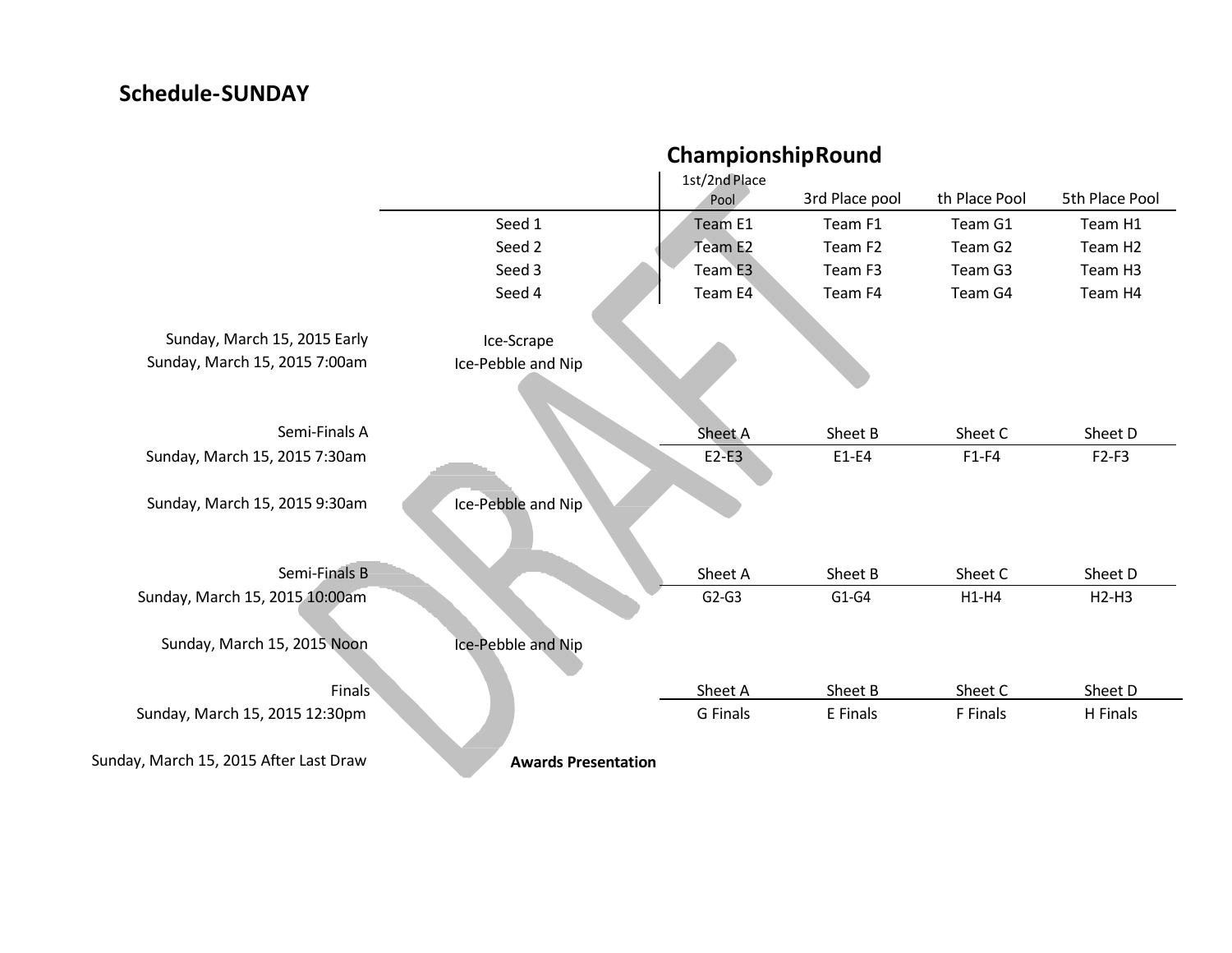|                         |                        |                              | 2013 Junior Nationals, Broomstones CC, Wayland, MA, Jan. 26 - Feb. 2 |                                                                   | v130108                 |                           |
|-------------------------|------------------------|------------------------------|----------------------------------------------------------------------|-------------------------------------------------------------------|-------------------------|---------------------------|
|                         |                        |                              | 2x10 team round-robin, 4 sheets.                                     |                                                                   |                         |                           |
|                         |                        |                              |                                                                      | Team listed first practices first and throws dark handles, EXCEPT |                         |                           |
|                         |                        |                              | games marked with (f) flip for choice of practice time or color.     |                                                                   |                         |                           |
| F                       |                        |                              | 5:00 Practice, Group 1: Pedersen, Kramer, Sweet, Schroeder           |                                                                   |                         |                           |
| F                       |                        |                              | 6:30 Practice, Group 2: Vukich, Dunnam, Brekke, Fowler               |                                                                   |                         |                           |
| F                       |                        |                              | 8:00 Practice, Group 3: Flippo, Hodek, Lindgren, Anderson            |                                                                   |                         |                           |
|                         |                        |                              |                                                                      |                                                                   |                         |                           |
| S                       |                        |                              | 9:00 Practice, Group 4: Dropkin, Meyers, Stubbe, Wright              |                                                                   |                         |                           |
| $\overline{\mathsf{s}}$ |                        |                              | 10:00 TEAM MEETING - All Required to Attend                          |                                                                   |                         |                           |
| S                       |                        |                              | 10:45 Practice, Group 5: Solem, Christensen, Haag, Ely               |                                                                   |                         |                           |
| $\overline{s}$          |                        |                              | 1:00 Opening Ceremonies                                              |                                                                   |                         |                           |
|                         |                        |                              | S <sub>1</sub>                                                       | <b>S2</b>                                                         | S <sub>3</sub>          | S <sub>4</sub>            |
| S                       |                        |                              | Flippo v. Hodek (f)                                                  | Meyers v. Pedersen (f)                                            | Dropkin v. Kramer (f)   | Stubbe v. Vukich (f)      |
| $\overline{\mathsf{s}}$ | $3:00$ D1              |                              |                                                                      |                                                                   | Solem v. Schroeder (f)  |                           |
|                         | $7:00$ D <sub>2</sub>  |                              | Wright v. Dunnam (f)                                                 | Christensen v. Sweet (f)                                          |                         | Haag v. Brekke (f)        |
| Sn                      | $8:00$ D <sub>3</sub>  |                              | Lindgren v. Anderson (f)                                             | Ely v. Fowler (f)                                                 | <b>Vukich v. Meyers</b> | Dropkin v. Pedersen       |
| Sn                      | 12:00 D4               |                              | Solem v. Sweet                                                       | Christensen v. Brekke                                             | Wright v. Hodek         | Dunnam v. Stubbe          |
| Sn                      | $4:00$ D5              |                              | Fowler v. Haag                                                       | Kramer v. Flippo                                                  | Ely v. Anderson         | Lindgren v. Schroeder     |
| Sn                      | $8:00$ D6              |                              | Vukich v. Pedersen                                                   | Hodek v. Stubbe                                                   | Dropkin v. Dunnam       | <b>Brekke v. Sweet</b>    |
| M                       | $8:00$ D7              |                              |                                                                      | Haag v. Anderson                                                  | Meyers v. Kramer        | Flippo v. Wright          |
| M                       | 12:00 D8               |                              | Schroeder v. Christensen                                             | <b>Vukich v. Dropkin</b>                                          | Fowler v. Solem         | Ely v. Lindgren           |
| M                       | $4:00$ D9              |                              | Pedersen v. Kramer                                                   | Flippo v. Dunnam                                                  | Stubbe v. Wright        | <b>Hodek v. Meyers</b>    |
| M                       |                        | 8:00 D10<br>Brekke v. Solem  |                                                                      | Lindgren v. Fowler                                                | Sweet v. Schroeder      | Christensen v. Anderson   |
| T                       |                        | 8:00 D11<br>Flippo v. Vukich |                                                                      | Wright v. Kramer                                                  | Haag v. Ely             | Pedersen v. Dunnam        |
| Ŧ                       | 12:00 D12              |                              | Meyers v. Stubbe                                                     | Dropkin v. Hodek                                                  | Lindgren v. Brekke      | Sweet v. Fowler           |
| T                       | $4:00$ D <sub>13</sub> |                              | Haag v. Christensen                                                  | Dunnam v. Vukich                                                  | Solem v. Anderson       | Schroeder v. Ely          |
| Т                       | 8:00 D14               |                              | Kramer v. Hodek                                                      | <b>Meyers v. Wright</b>                                           | Pedersen v. Stubbe      | Flippo v. Dropkin         |
| W                       | 8:00 D15               |                              |                                                                      | Anderson v. Schroeder                                             | Brekke v. Fowler        | Haag v. Sweet             |
| W                       | 12:00 D16              |                              | Wright v. Dropkin                                                    | Solem v. Lindgren                                                 | Ely v. Christensen      | Dunnam v. Meyers          |
| W                       | 4:00 D17               |                              | Stubbe v. Kramer                                                     | Pedersen v. Flippo                                                | Hodek v. Vukich         | Anderson v. Brekke        |
| W                       | $8:00$ D18             |                              | Sweet v. Lindgren                                                    | Fowler v. Christensen                                             | Schroeder v. Haag       | Ely v. Solem              |
| Th                      | 8:00 D19               |                              | Vukich v. Wright                                                     | Stubbe v. Dropkin                                                 | Kramer v. Dunnam        | <b>Meyers v. Flippo</b>   |
| Th                      | 12:00 D20              |                              | Brekke v. Ely                                                        | Solem v. Haag                                                     | Christensen v. Lindgren | Fowler v. Schroeder       |
| Th                      | 4:00 D21               |                              | Dropkin v. Meyers                                                    | Hodek v. Pedersen                                                 | Anderson v. Sweet       | Kramer v. Vukich          |
| Th                      | 8:00 D22               |                              | Lindgren v. Haag                                                     | Schroeder v. Brekke                                               | Stubbe v. Flippo        | Christensen v. Solem      |
| F                       | 8:00 D23               |                              | Anderson v. Fowler                                                   | Sweet v. Ely                                                      | Dunnam v. Hodek         | Wright v. Pedersen        |
| F                       | $12:00$ TB             |                              |                                                                      |                                                                   |                         |                           |
| $\overline{F}$          | $4:00$ TB              |                              |                                                                      |                                                                   |                         |                           |
| F                       | 8:00 Page              |                              |                                                                      |                                                                   | Seeding                 | $\sim$ 10 $\sim$<br>- - - |
| S                       | 9:00 Semi              |                              |                                                                      |                                                                   | Men                     | <b>Women</b>              |
| $\overline{\mathsf{s}}$ | $1:30$ Final           |                              |                                                                      | 1                                                                 | <b>HP</b> - Dropkin     | HP - Solem                |
| ls                      |                        |                              | 4:15 Closing ceremonies                                              | $\overline{a}$                                                    | <b>MN1 - Meyers</b>     | <b>MN</b> - Christensen   |
| S                       |                        |                              | 5:30 World Team meeting                                              | 3                                                                 | WI - Stubbe             | WI - Haag                 |
|                         |                        |                              |                                                                      | $\overline{\mathbf{A}}$                                           | MN2 - Wright            | NY - Ely                  |
|                         |                        |                              |                                                                      | $\overline{5}$                                                    | <b>AK - Flippo</b>      | ND1 - Lindgren            |
|                         |                        |                              |                                                                      | $6\,$                                                             | <b>ND - Hodek</b>       | PA - Anderson             |
|                         |                        |                              |                                                                      | $\overline{7}$                                                    | <b>WA-Vukich</b>        | ND2 - Brekke              |
|                         |                        |                              |                                                                      | 8                                                                 | PA - Dunnam             | AK - Fowler               |
|                         |                        |                              |                                                                      | 9                                                                 | MI - Pedersen           | <b>WA - Sweet</b>         |
|                         |                        |                              |                                                                      | 10                                                                | CO - Kramer             | MI - Schroeder            |
|                         |                        |                              |                                                                      |                                                                   |                         |                           |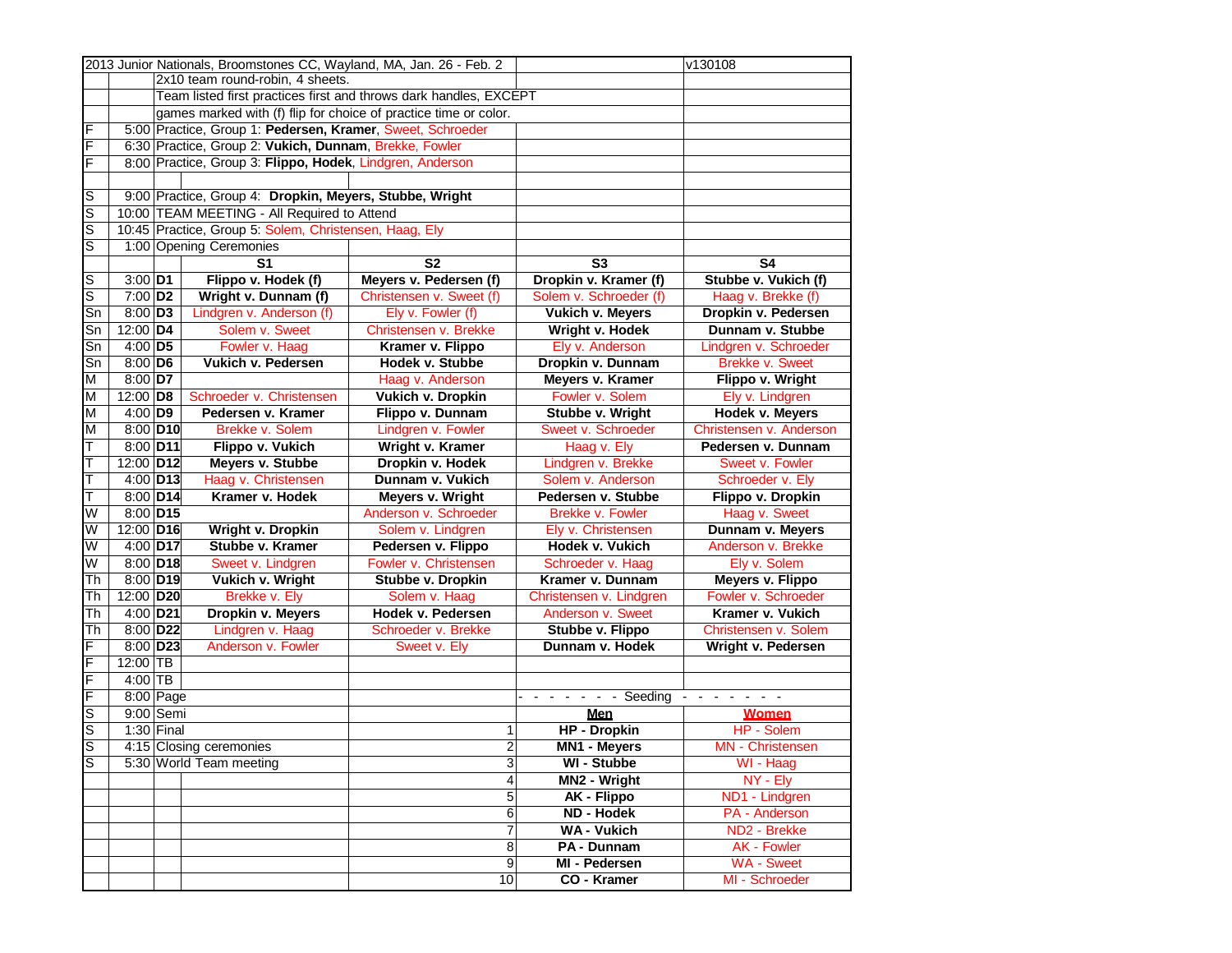|    |                    |                 | 2012 Junior National Championships, Madison, WI, January 28 - February 4                              |                            |                           |                              | v120119                   |
|----|--------------------|-----------------|-------------------------------------------------------------------------------------------------------|----------------------------|---------------------------|------------------------------|---------------------------|
|    |                    |                 | 2x10 team round-robin on 5 sheets.                                                                    |                            |                           |                              |                           |
|    |                    |                 | Handle color: Team listed first throws dark handles in all games.                                     |                            |                           |                              |                           |
|    |                    |                 | Practice time: Team listed first practices first EXCEPT games marked with an asterisk (*) team listed |                            |                           |                              |                           |
|    |                    |                 | second practices first, and games marked with (f) flip for choice of practice time.                   |                            |                           |                              |                           |
| S  | 9:00am             |                 | Practice, Jensen, Wright, Kakela, Vukich, Flippo                                                      |                            |                           |                              |                           |
| S  | 10:30am            |                 | Practice, Persinger, Walker, Ely, Lindgren, Sweet                                                     |                            |                           |                              |                           |
| S  | 12:00pm            |                 | Practice, Dropkin, Morton, Kitchens, Meyers, Clark                                                    |                            |                           |                              |                           |
| S  | 1:00pm             | Team meeting    |                                                                                                       |                            |                           |                              |                           |
| S  | 1:30 <sub>pm</sub> |                 | High Performance meeting                                                                              |                            |                           |                              |                           |
| S  | 2:30 <sub>pm</sub> |                 | Practice, Hamilton, Solem, Haag, Christensen, Tharalson                                               |                            |                           |                              |                           |
| S  | 4:00pm             |                 | Openingceremonies                                                                                     |                            |                           |                              |                           |
|    |                    |                 | S1                                                                                                    | <b>S2</b>                  | <b>S3</b>                 | <b>S4</b>                    | S <sub>5</sub>            |
| Sn | 8:00am             | D <sub>1</sub>  | <b>Vukich v. Morton (f)</b>                                                                           | Jensen v. Clark (f)        | Meyers v. Kakela (f)      | Dropkin v. Flippo (f)        | Wright v. Kitchens (f)    |
| Τ  | 7:00pm             | D <sub>2</sub>  | Lindgren v. Solem (f)                                                                                 | Persinger v. Tharalson (f) | Christensen v. Ely (f)    | Hamilton v. Sweet (f)        | Walker v. Haag (f)        |
| W  | 8:00am             | D <sub>3</sub>  | Kitchens v. Kakela                                                                                    | <b>Wright v. Morton</b>    | <b>Flippo v. Clark</b>    | Meyers v. Jensen             | Dropkin v. Vukich         |
| W  | 12:00pm            | D4              | Haag v. Ely                                                                                           | Walker v. Solem            | Sweet v. Tharalson        | Christensen v. Persinger     | Hamilton v. Lindgren      |
| W  | 4:00pm             | D <sub>5</sub>  | <b>Meyers v. Clark</b>                                                                                | Kakela v. Dropkin          | Jensen v. Kitchens        | <b>Wright v. Vukich</b>      | <b>Flippo v. Morton</b>   |
| W  | 8:00pm             | D <sub>6</sub>  | Christensen v. Tharalson                                                                              | Ely v. Hamilton            | Persinger v. Haag         | Walker v. Lindgren           | Sweet v. Solem            |
| Th | 8:00am             | D7              | Morton v. Jensen*                                                                                     | <b>Vukich v. Flippo</b>    | <b>Wright v. Dropkin</b>  | Kakela v. Clark              | <b>Kitchens v. Meyers</b> |
| Th | 12:00pm            | D <sub>8</sub>  | Solem v. Persinger*                                                                                   | <b>Lindgren v. Sweet</b>   | <b>Walker v. Hamilton</b> | Elyv. Tharalson              | Haag v. Christensen       |
| Th | 4:00pm             | D <sub>9</sub>  | <b>Flippo v. Meyers</b>                                                                               | Dropkin v. Jensen          | Kakela v. Vukich*         | <b>Morton v. Kitchens</b>    | <b>Clark v. Wright</b>    |
| Sn | 12:00pm            | D <sub>10</sub> | Sweet v. Christensen                                                                                  | Hamilton v. Persinger      | Ely v. Lindgren*          | Solem v. Haag                | Tharalson v. Walker       |
| Sn | 4:00pm             | D <sub>11</sub> | Kakela v. Wright                                                                                      | <b>Kitchens v. Vukich</b>  | <b>Morton v. Meyers</b>   | Clark v. Dropkin             | Jensen v. Flippo          |
| Sn | 8:00pm             | D <sub>12</sub> | Ely v. Walker                                                                                         | Haag v. Lindgren           | Solem v. Christensen      | <b>Tharalson v. Hamilton</b> | Persinger v. Sweet        |
| м  | 8:00am             | D <sub>13</sub> | <b>Clark v. Vukich</b>                                                                                | Morton v. Kakela           | Kitchens v. Flippo        | Jensen v. Wright             | <b>Meyers v. Dropkin</b>  |
| M  | 12:00pm            | D <sub>14</sub> | Tharalson v. Lindgren                                                                                 | Solem v. Ely               | Haag v. Sweet             | Persinger v. Walker          | Christensen v. Hamilton   |
| M  | 4:00 <sub>pm</sub> | D <sub>15</sub> | Dropkin v. Kitchens                                                                                   | <b>Meyers v. Wright</b>    | <b>Vukich v. Jensen</b>   | Flippo v. Kakela             | <b>Morton v. Clark</b>    |
| M  | 8:00pm             | D <sub>16</sub> | Hamilton v. Haag                                                                                      | Christensen v. Walker      | Lindgren v. Persinger     | Sweet v. Ely                 | Solem v. Tharalson        |
| Τ  | 9:00am             | <b>D17</b>      | <b>Wright v. Flippo</b>                                                                               | <b>Clark v. Kitchens</b>   | Dropkin v. Morton         | <b>Vukich v. Meyers</b>      | Kakela v. Jensen          |
| T  | 2:00 <sub>pm</sub> | D <sub>18</sub> | <b>Walker v. Sweet</b>                                                                                | Tharalson v. Haag          | Hamilton v. Solem         | Lindgren v. Christensen      | Ely v. Persinger          |
| Тh | 8:00pm             | TB              |                                                                                                       |                            |                           |                              |                           |
| F  | 9:00am             | TВ              |                                                                                                       |                            |                           |                              |                           |
| F  | 2:00 <sub>pm</sub> | Page            |                                                                                                       |                            |                           | Seeding                      |                           |
| F  | 7:00pm             | Semifinal       |                                                                                                       | 1                          | <b>GNCC 1 - Dropkin</b>   | WI 2 - Hamilton              |                           |
| S  | 10:00am            | Final           |                                                                                                       | $\overline{\mathbf{c}}$    | <b>WI 2 - Morton</b>      | MN 1 - Solem                 |                           |
| S  | 2:00 <sub>pm</sub> | Final           |                                                                                                       | 3                          | <b>ND1 - Kitchens</b>     | WI 1 - Haag                  |                           |
| S  | 4:30pm             |                 | <b>Closing ceremony</b>                                                                               | 4                          | <b>MN 1 - Meyers</b>      | MN 2 - Christensen           |                           |
| S  | 5:30pm             |                 | World team prep meeting                                                                               | 5                          | <b>GNCC 2 - Clark</b>     | ND 1 - Tharalson             |                           |
| S  | 7:00pm             |                 | Closing banquet                                                                                       | 6                          | WI1 - Jensen              | <b>AK-Persinger</b>          |                           |
|    |                    |                 |                                                                                                       | $\overline{7}$             | MN 2 - Wright             | <b>GNCC 1 - Walker</b>       |                           |
|    |                    |                 |                                                                                                       | 8                          | ND 2 - Kakela             | GNCC 2 - Ely                 |                           |
|    |                    |                 |                                                                                                       | 9                          | <b>WA-Vukich</b>          | ND 2 - Lindgren              |                           |
|    |                    |                 |                                                                                                       | 10                         | <b>AK - Flippo</b>        | <b>WA-Sweet</b>              |                           |